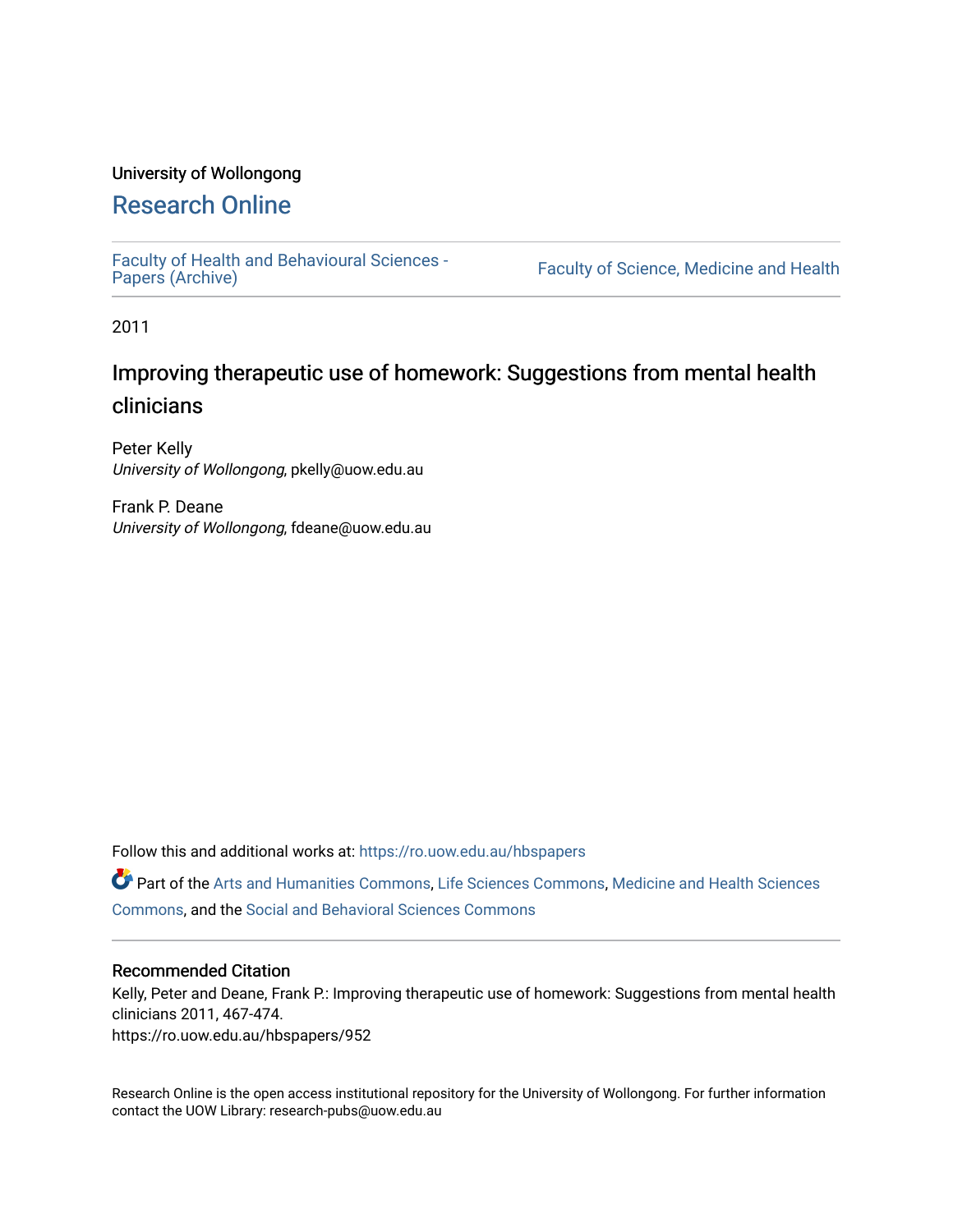# Improving therapeutic use of homework: Suggestions from mental health clinicians

## **Abstract**

Background. The majority of mental health clinicians report the use of homework to support their case management, but practitioner surveys indicate that homework is not routinely used. Aims. To examine barriers that mental health case managers experience in implementing homework and to identify strategies to promote successful homework administration. Method. One hundred thirty-four surveys were completed by mental health case managers. The survey examined their use of homework for individuals diagnosed with a severe mental health problem. It also asked them to identify barriers to regularly implement homework and describe strategies to promote more regular use of homework. Results. On average, homework was used at 50% of clinical contacts. The primary reasons for not using homework included allocating insufficient time at appointments, perceived client resistance for using homework and concerns that the client was too unwell. Strategies used to overcome these difficulties included prioritising the use of homework and ensuring that homework assignments were achievable. Conclusions. Clinicians are able to identify a range of practical strategies to promote the use of homework. Discussion focuses on the application of the suggested strategies to promote regular use of homework. This includes discussion of possible training approaches to enhance systematic homework administration.

### Keywords

health, clinicians, mental, suggestions, improving, homework, therapeutic

### **Disciplines**

Arts and Humanities | Life Sciences | Medicine and Health Sciences | Social and Behavioral Sciences

### Publication Details

Kelly, P and Deane, FP, Improving therapeutic use of homework: Suggestions from mental health clinicians, Journal of Mental Health, 20(5), 2011, 467-474.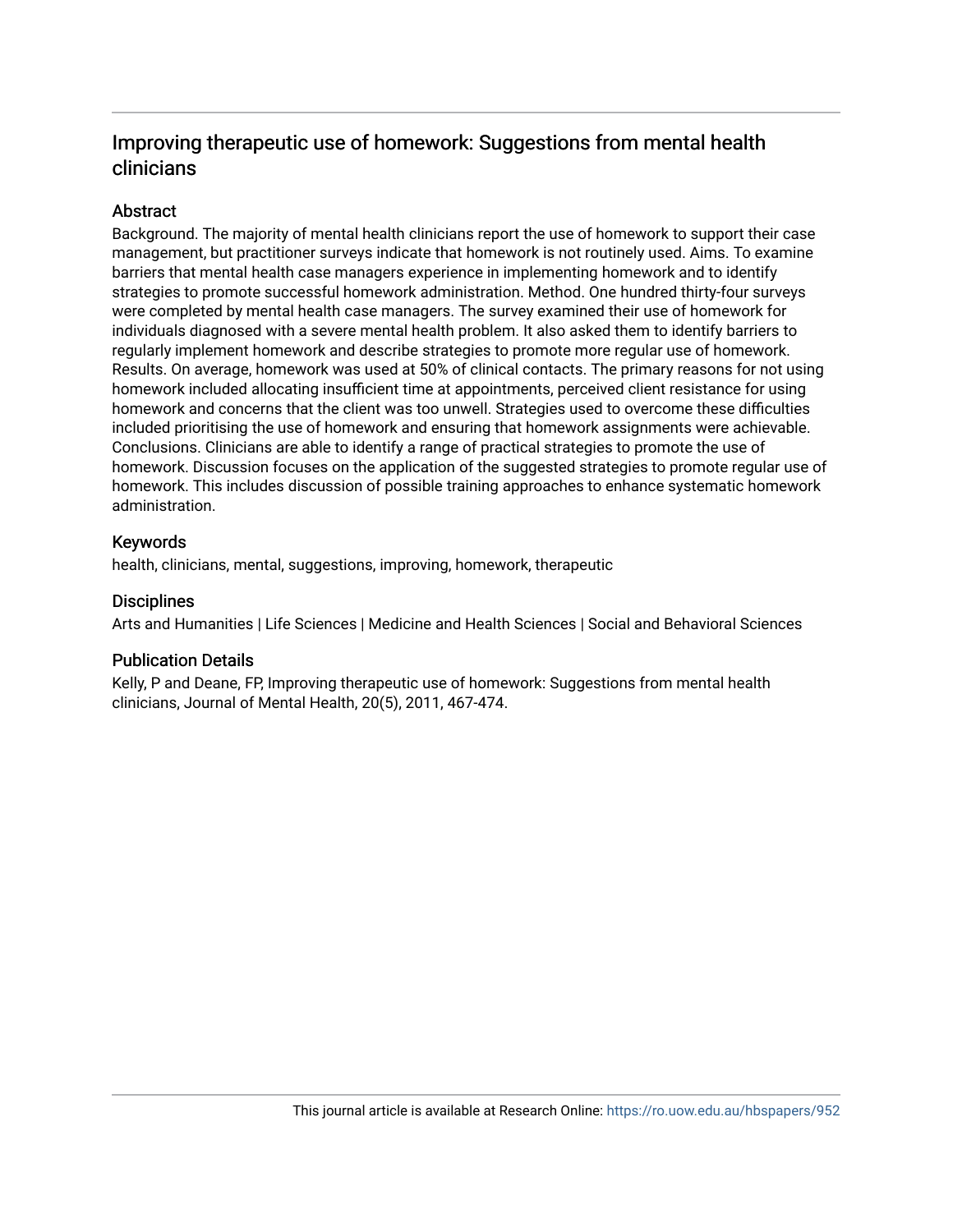This is a copy of the authors final peer-reviewed manuscript as accepted for publication. The article was published in Journal of Mental Health. This article may not exactly replicate the final version published in the journal. It is not the copy of record.

# http://informahealthcare.com/toc/jmh/20/5

## **Please cite:**

Kelly, P.J. and Deane, F.P. (2011). Improving Therapeutic Homework Use: Suggestions from Mental Health Clinicians. **Journal of Mental Health**, 20, 436 - 463.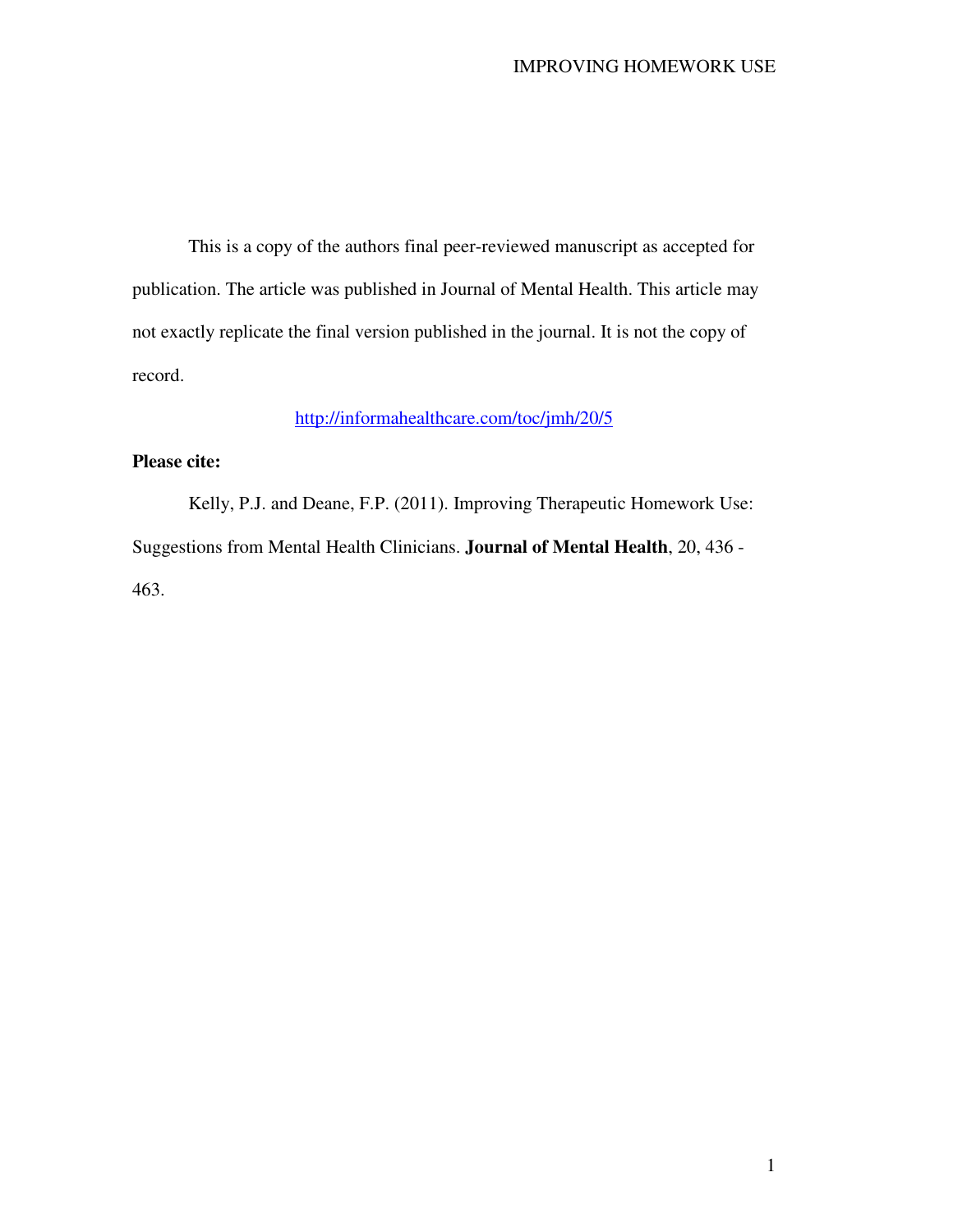Improving Therapeutic Homework Use: Suggestions from Mental Health Clinicians.

Peter J. Kelly<sup>1</sup> and Frank P. Deane<sup>2</sup>

1 School of Psychology, University of Newcastle, Australia

<sup>2</sup>Illawarra Institute for Mental Health, University of Wollongong, Australia

Preparation of this article was supported by the Australian Integrated Mental Health Imitative (AIMhi) – High Support Stream funded by the National Health Medical Research Committee (NHMRC) Health Partnerships grant number 219327.

Author for correspondence: Author for correspondence: Peter J. Kelly, School of Psychology, University of Newcastle, Callaghan, NSW, Australia, 2308. Telephone: +61 2 4921 6319, Email: pkelly@uow.edu.au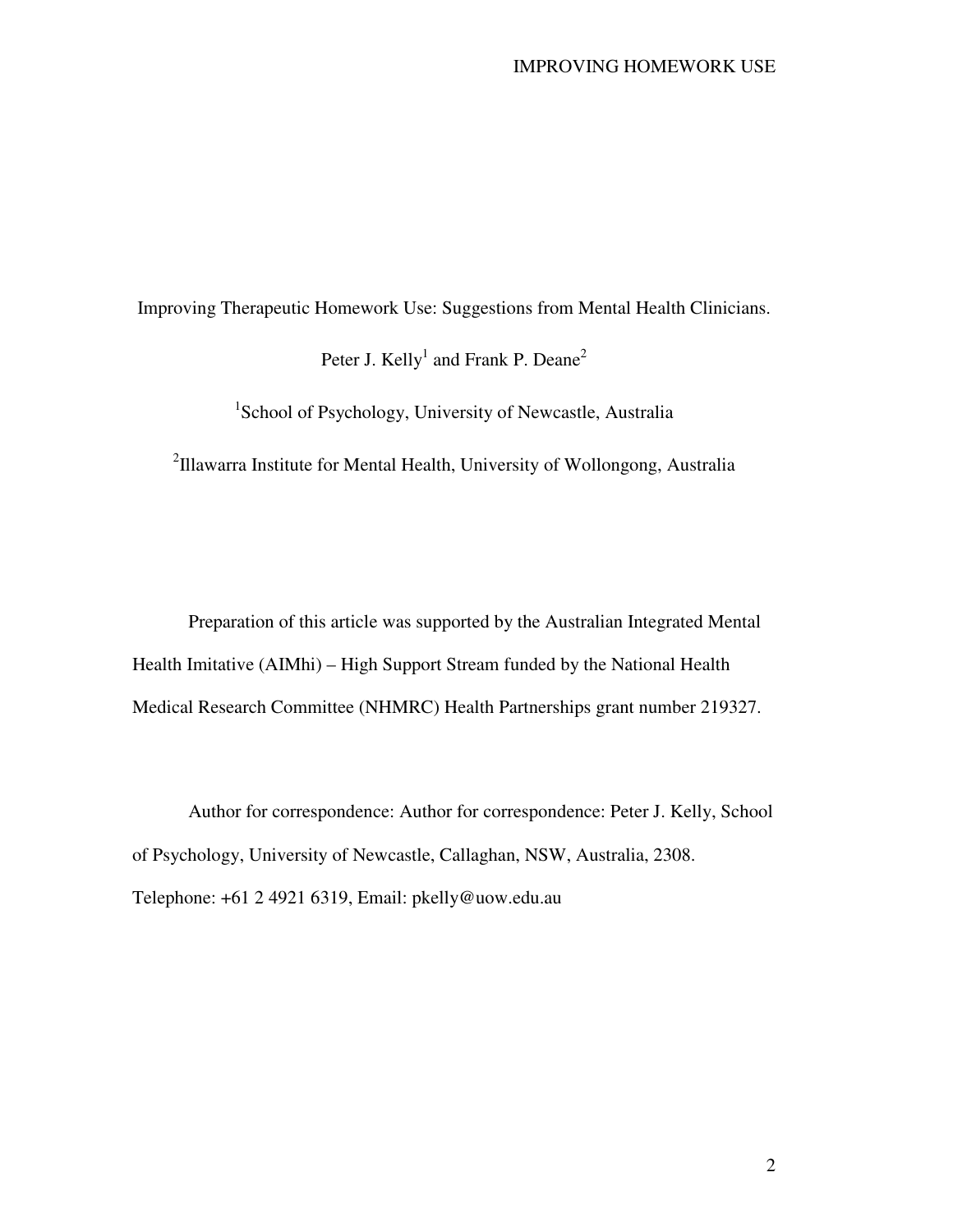Section of journal: Full-length article

Improving Therapeutic Homework Use: Suggestions from Mental Health Clinicians.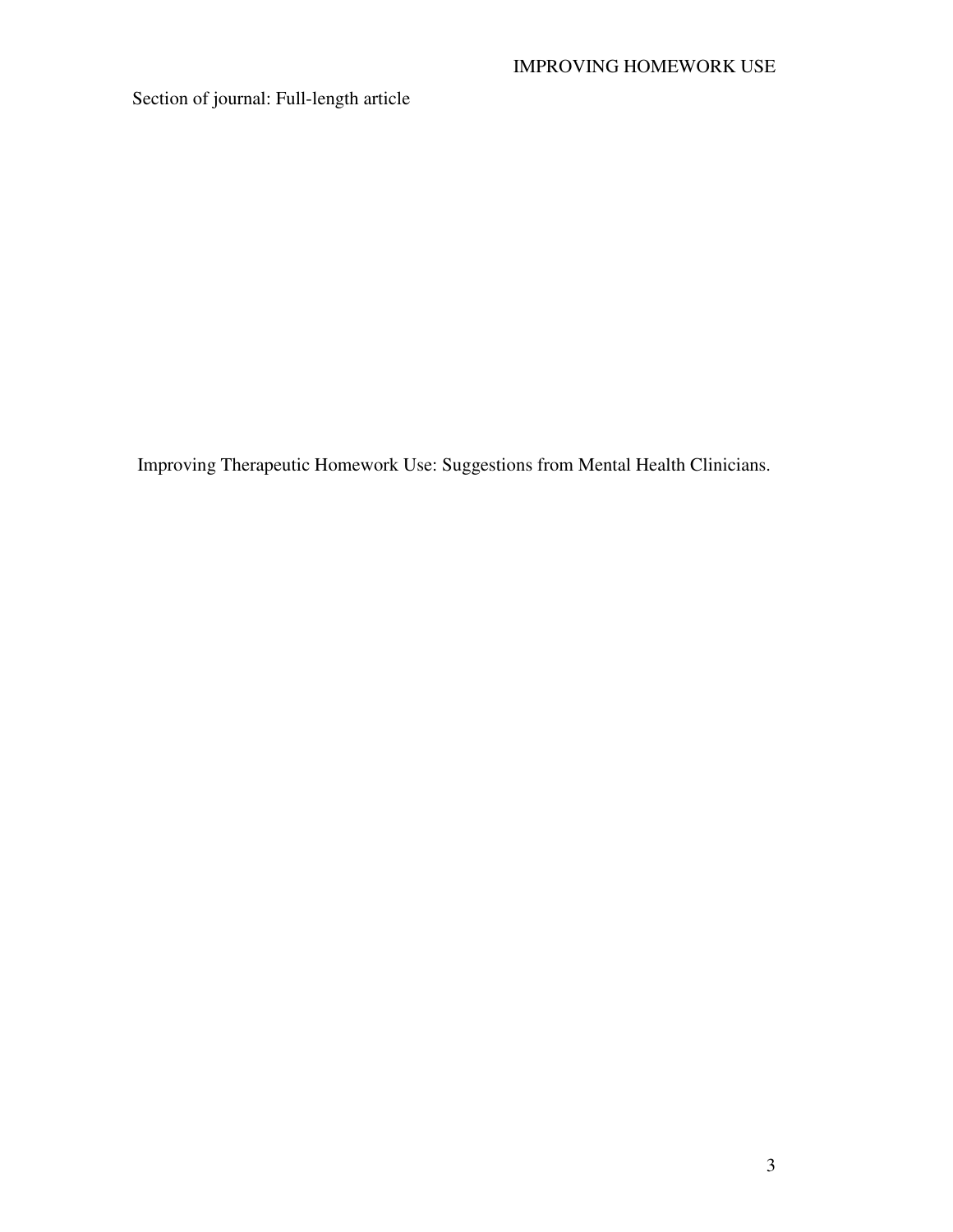#### Abstract

Background: The majority of mental health case managers report the use of homework to support their clinical work, but practitioner surveys indicate that it is not routinely used at each session.

Aims: The current study aimed to examine barriers that mental health case managers experience in implementing homework, and to also identify strategies used by case managers to promote successful homework administration.

Method: One hundred and thirty four surveys were completed by mental health case managers. The survey examined their use of homework for individuals diagnosed with a severe mental health problem. It also asked them to identify barriers to regularly implementing homework and to describe strategies to promote more regular homework use.

Results: On average, homework was used at 50% of clinical contacts. The primary reasons for not using homework included: allocating insufficient time at appointments, perceived client resistance to using homework and concerns that the client was too unwell. Strategies used to overcome these difficulties included, prioritising the use of homework, and ensuring that homework assignments were achievable.

Conclusions: Clinicians are able to identify a range of practical strategies to promote homework use. Discussion focuses on the application of the suggested strategies to promote more regular use of homework.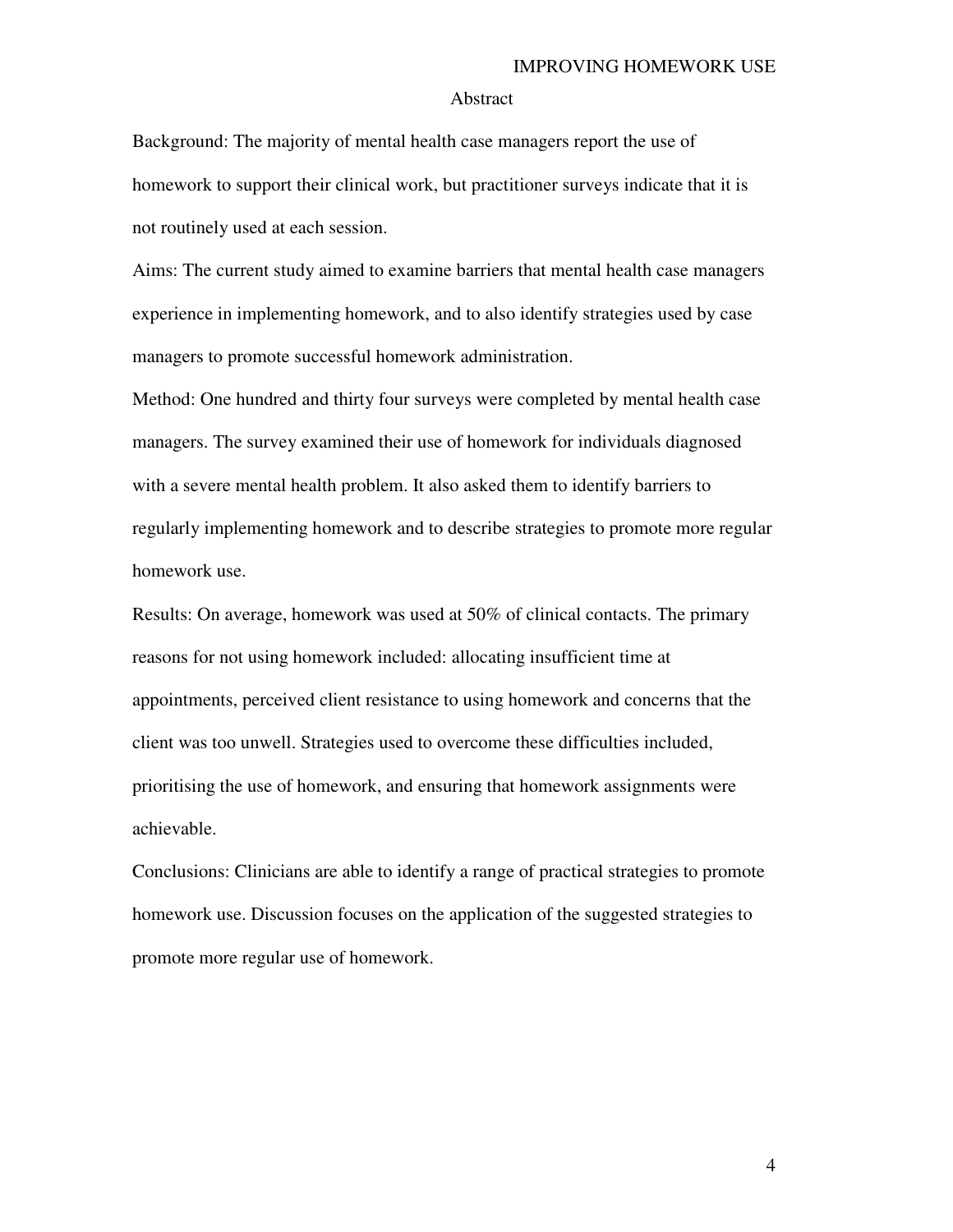Improving Therapeutic Homework Use: Suggestions from Mental Health Clinicians.

Mental health case managers represent a large multi-disciplinary group who almost all report the use of therapeutic, between session homework activities to support interventions with individuals diagnosed with severe mental illness (SMI; Kelly, Deane, Kazantzis, Crowe, & Oades, 2006). Although case managers state they use homework frequently, by their own admission, they do not deliver this in a systematic manner (e.g., Kelly et al., 2006). However, when delivered systematically, homework has been demonstrated to be positively associated with a measure of symptom distress (i.e. Kessler-10; Kessler, et al., 2002) and a general measure of psychological functioning (i.e. Health of a Nations Outcome Scale; Wing, Lelliott, & Beevor, 2000) (Kelly & Deane, 2009). This result is in line with previous research (Kazantzis, Deane, & Ronan, 2000), and suggests that homework my play a role in promoting an individuals recovery process. Unfortunately, Kelly and Deane (2009) found low frequency use of systematic homework administration within case management even when workers had received workshop training. For those individuals who were assigned homework, on average only 9 tasks were administered to each person during the 12-month period. This was substantially below the research protocol that required case managers to administer homework on at least a fortnightly basis. The current research is a follow-up to the Kelly and Deane (2009) study and aims to examine the reasons case managers did not regularly use homework.

 One possible explanation to explain the low use of homework is that case managers assigned homework, but do not record it on the study research forms<sup>1</sup>. This

<sup>&</sup>lt;sup>1</sup> The Homework Assignment Pad was developed for the purposes of the study. It included space for the case manager to clearly describe the task and specify when, where and how often the task should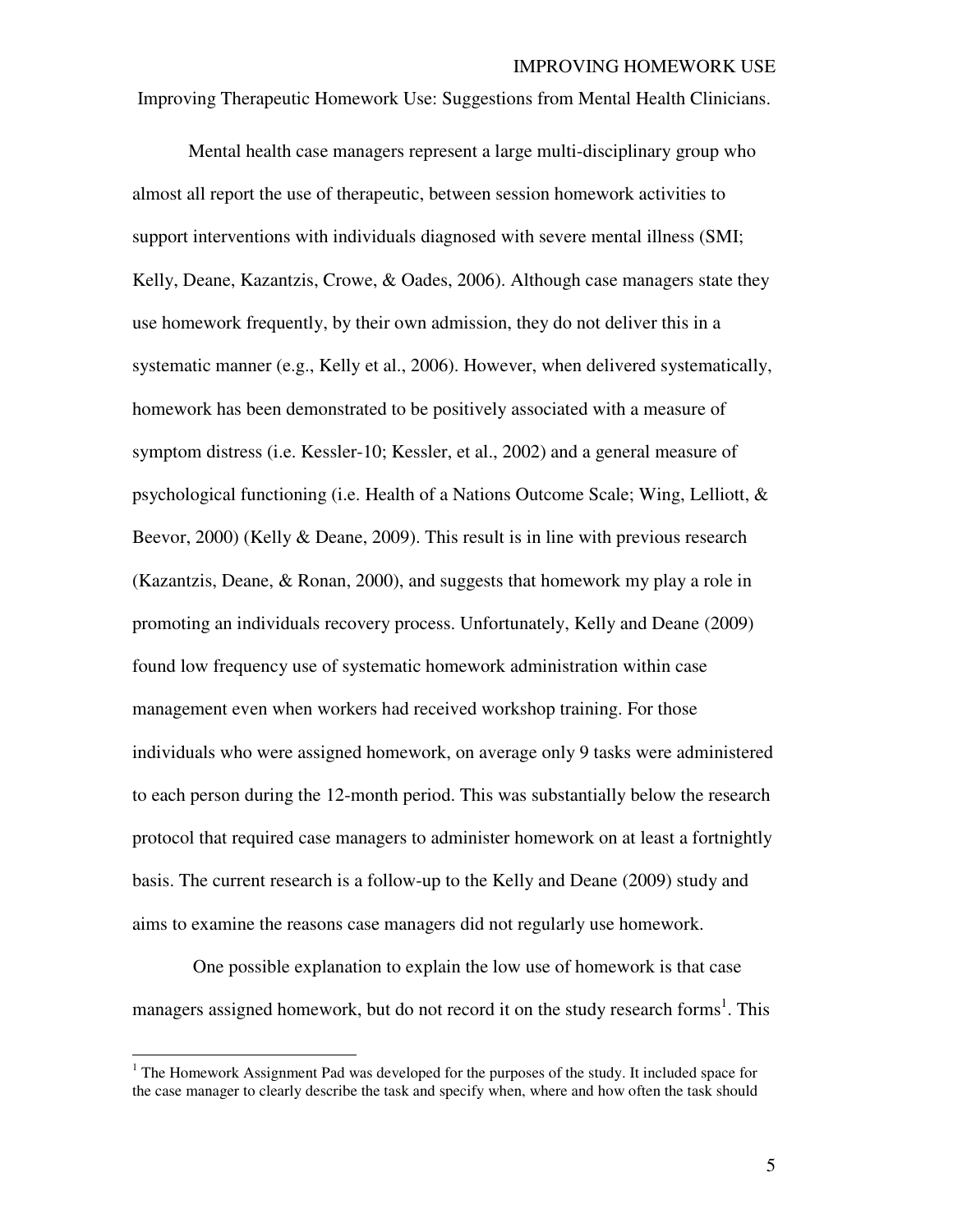was certainly reported anecdotally to research assistants throughout the duration of the study. It is also possible that case managers negative attitudes towards the use of homework reduced its regular use in session (Kelly, Deane, Kazantzis, & Crowe, 2007). These may be associated with the limited importance that case managers may place on homework or be associated with challenges associated with administering homework for individuals diagnosed with SMI. For example, several authors have highlighted a range of unique factors likely to impede homework completion for this group. These include limited insight into the nature of their disorder, motivational factors and memory difficulties likely to impede homework completion (Dunn, Morrison, & Bentall, 2002; Glaser, Kazantzis, Deane, & Oades, 2000; McLeod & Nelson, 2005). It is possible that case managers simply stop administering homework because clients do not routinely complete it, or do not appear motivated to complete it.

 The current study is exploratory in nature and examines barriers reported by mental health case managers to routinely administering homework for people diagnosed with SMI. The case managers were participating in a trial evaluating the Collaborative Recovery Model (Oades, et al., 2005). The Collaborative Recovery Model was developed to provide mental health case managers with a generic skill base to support an individuals' recovery process on an ongoing basis. Incorporating motivational strategies, need identification, goal setting and homework, the Collaborative Recovery Model provides a general skill-set for clinicians that encourages a collaborative approach to case management functions. Within the model

-

be completed. The Homework Assignment Pad was carbonised with a copy provided to the client, another copy kept on the clients file and a copy collected for research purposes (Kelly & Deane, 2009).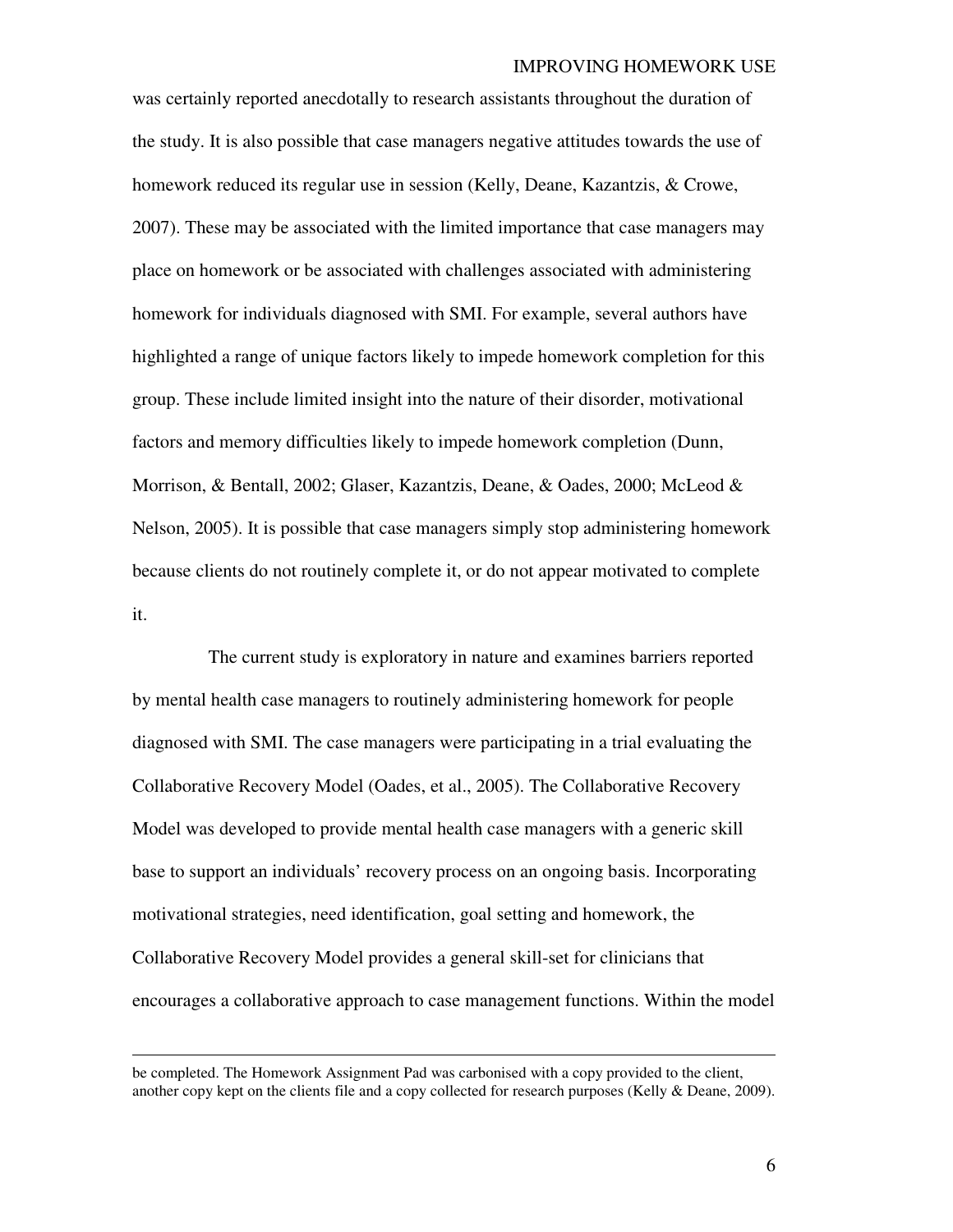homework is specifically utilised to promote and monitor goal achievement; and encourage the generalisation of skills, self-management and responsibility (Oades, et al.). Case managers were asked to estimate how frequently they administered homework, identify barriers associated with administration and to highlight strategies they have used to promote successful homework administration. The study examines 6-montly booster session data that was collected as part of the Kelly and Deane (2009) study.

#### Method

#### *Participants*

Surveys were completed by 134 four case managers. The surveys were completed anonymously, and as such could not be linked back to individual client data. As the participants in the study had the option of attending 2 booster sessions, case managers could complete multiple surveys. Although it was not originally recorded, it is estimated that at least 90% of participants who attended the booster session training completed the Homework Booster Session Survey. All of the case managers were participating in the Australian Integrated Mental Health Initiative (AIMhi; Oades, et al., 2005) and had previously received training in the Collaborative Recovery Model. This training included 2-hours focused on systematic homework implementation skills. The participants were drawn from public mental health services and non-government organizations in the Australian states of Queensland and New South Wales. On average participants in the AIMhi study were 41 years of age and 71% were female. Forty-five percent were Nurses, 32% Welfare or Support Workers, and 23% Allied Heath Professionals. They reported that the average length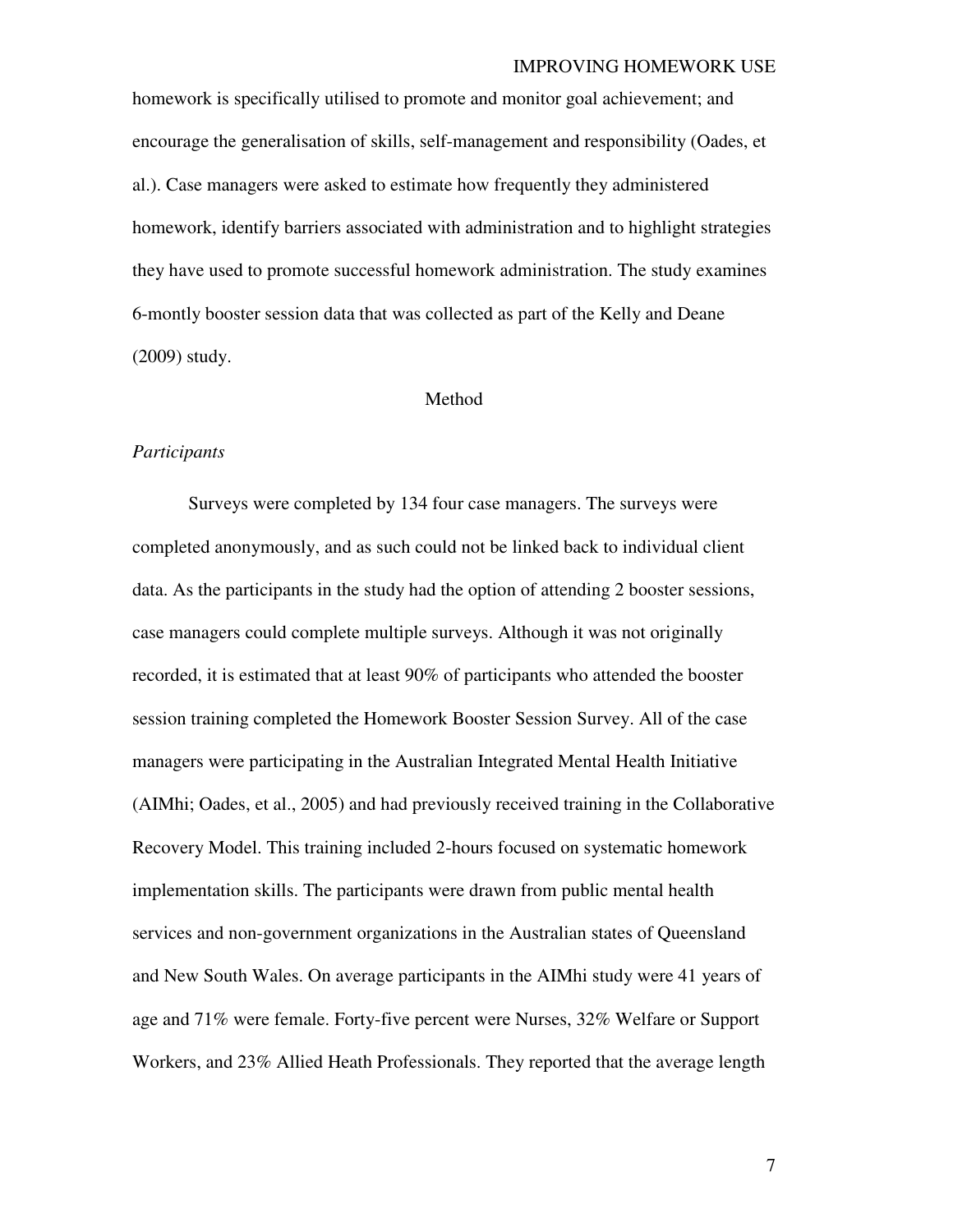of case management appointments with clients was 74 minutes. All case managers in the study were working with individuals diagnosed with a SMI (e.g. schizophrenia, bi-polar disorder).

#### *Measures*

*Homework Booster Session* Survey. A brief one-page survey was developed to explore case managers' use of homework during the preceding 3-month period. Case managers were required to consider one client they had been working with who was involved in the CRM study. They were then asked to estimate the percentage of client contacts where they administered homework for the person, including times where the Homework Assignment Pad was not used. They were also asked to estimate the percentage of time they administered homework for this person using the Homework Assignment Pad. These were both rated from 0% (none of the contacts) to 100% (every contact). Case managers were asked to describe the difficulties "experienced in implementing homework with this client" and were also asked to identify "techniques, skills or approaches" used to overcome difficulties associated with using homework. They were provided with space to identify up to 3 client factors and 3 case manager factors for each of these questions.

### *Procedures*

Following attendance at a two-day training program in the Collaborative Recovery Model case managers were required to work within this model for a 12 month period. To support the implementation of the Model, the case managers also attended two booster sessions at 6-months and 12-months following initial training. These booster sessions were designed to review the case managers experiences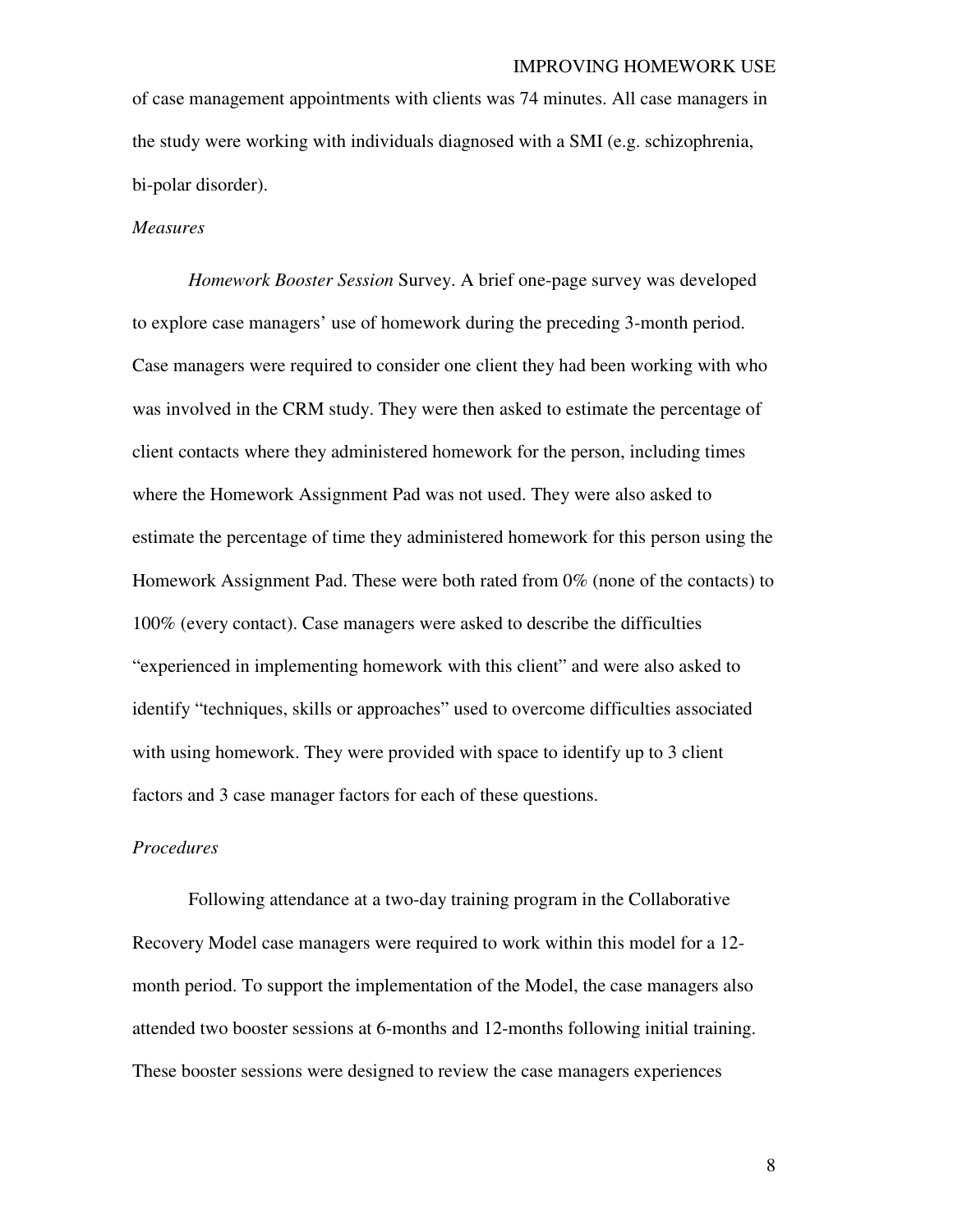implementing the model and problem solve strategies to overcome any difficulties they were experiencing. The current data is drawn from the Homework Booster Session Surveys' completed by the case managers as part of the booster sessions.

 Development of the categorization system was based on a literature review of the barriers to administering homework and strategies to overcome the these barriers within mental health settings (Kelly, 2007). The categorization system was modified following a review of the participant's responses in the current study. The primary author categorized the qualitative data on the survey (PK). As a check of reliability, the second author (FK) independently coded a small random sample of the responses (10%). Cohen's kappa (Cohen, 1960), and the cut-offs and labels recommended by Fleiss (1981) were used to evaluate the inter-rater reliability. Inter-rater agreement on the summary codes was good for both the *barriers to homework* (k = .74) and *suggested strategies to overcome barriers*  $(k = .71)$ .

#### Results

 Case managers reported administering homework at 49% of client contacts  $(SD = 31.74)$ . When using the Homework Assignment Pad, case managers reported using homework at 33% of client contacts (SD = 33.26). Table 1 provides a description of the common barriers reported by case managers in administering homework at case management appointments. Table 2 presents the suggested "techniques, strategies or approaches" that case managers have used to overcome difficulties associated with administering homework in clinical practice.

Insert Table 1 and Table 2 about here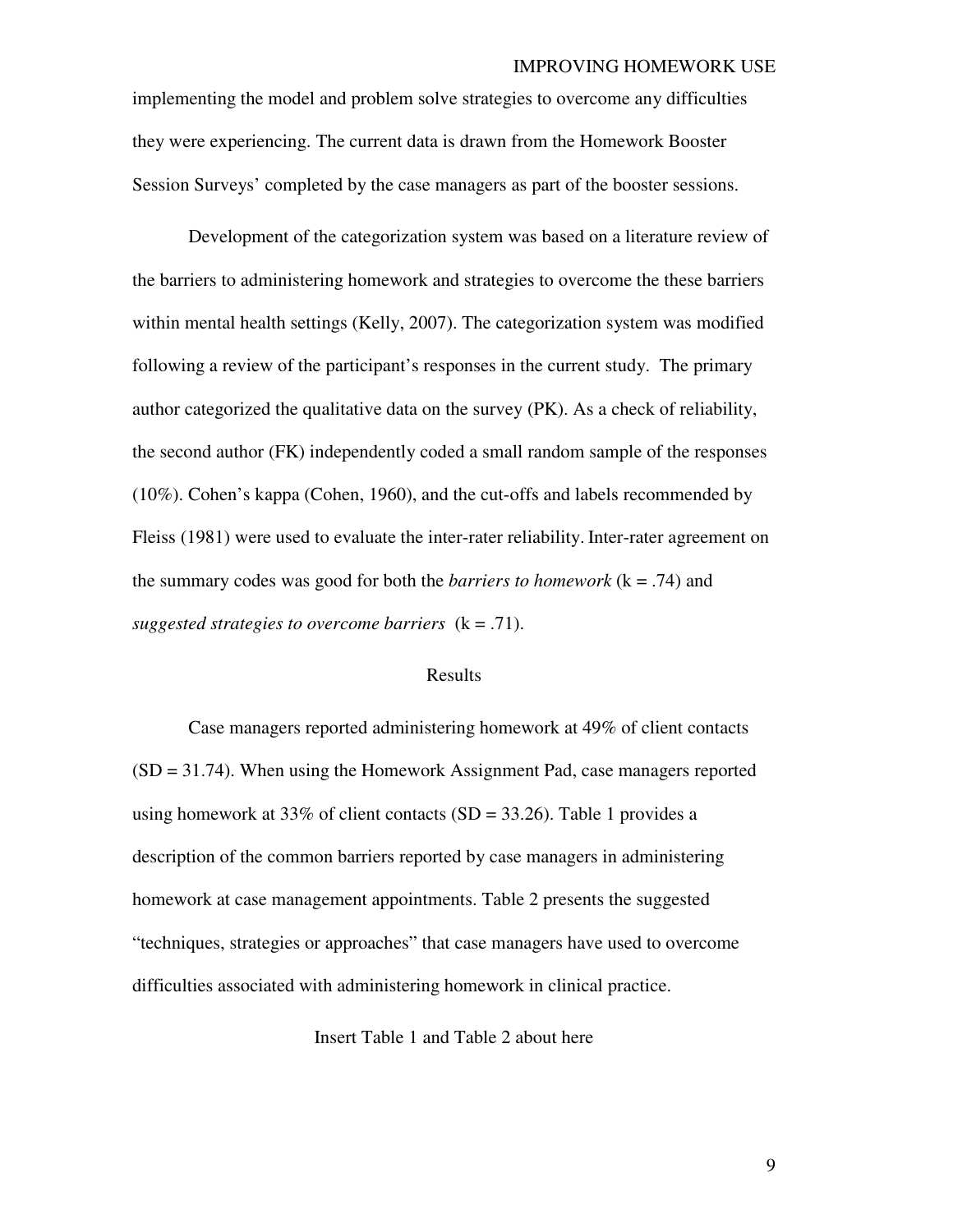#### Discussion

Results from the current study suggest a range of clinician and client factors influence the use of homework within case management. Encouragingly, the case managers in the current study were able to identify a range of practical strategies to address these barriers. In many cases these suggested strategies addressed multiple barriers. The following section provides a more detailed discussion of the barriers identified by the case managers and how the suggested strategies could help improve their homework administration practices in the future.

#### *Improving homework administration procedures*

To improve client acceptance of homework, and facilitate homework adherence, case managers identified the need to improve their own homework administration procedures. This has also been highlighted in the psychotherapy literature, where the importance of clinician factors has also been reflected (e.g. Scheel, Hanson, & Razzhavaikina, 2004). A common problem reported by case managers was that the type of homework administered to the person was "too complex". To address this problem case managers suggested that homework assignments should be "achievable", with the aim of "building a sense of success" for the individual. This included discussing with the client how confident they were to complete the task and examining "ways to increase [their] confidence level". Case managers reported sometimes demonstrating the homework task or practicing the homework assignment with the person. In some cases, where the client did not understand the assignment or was not confident to complete the task, the homework assignment was completely changed. Case managers also highlighted the importance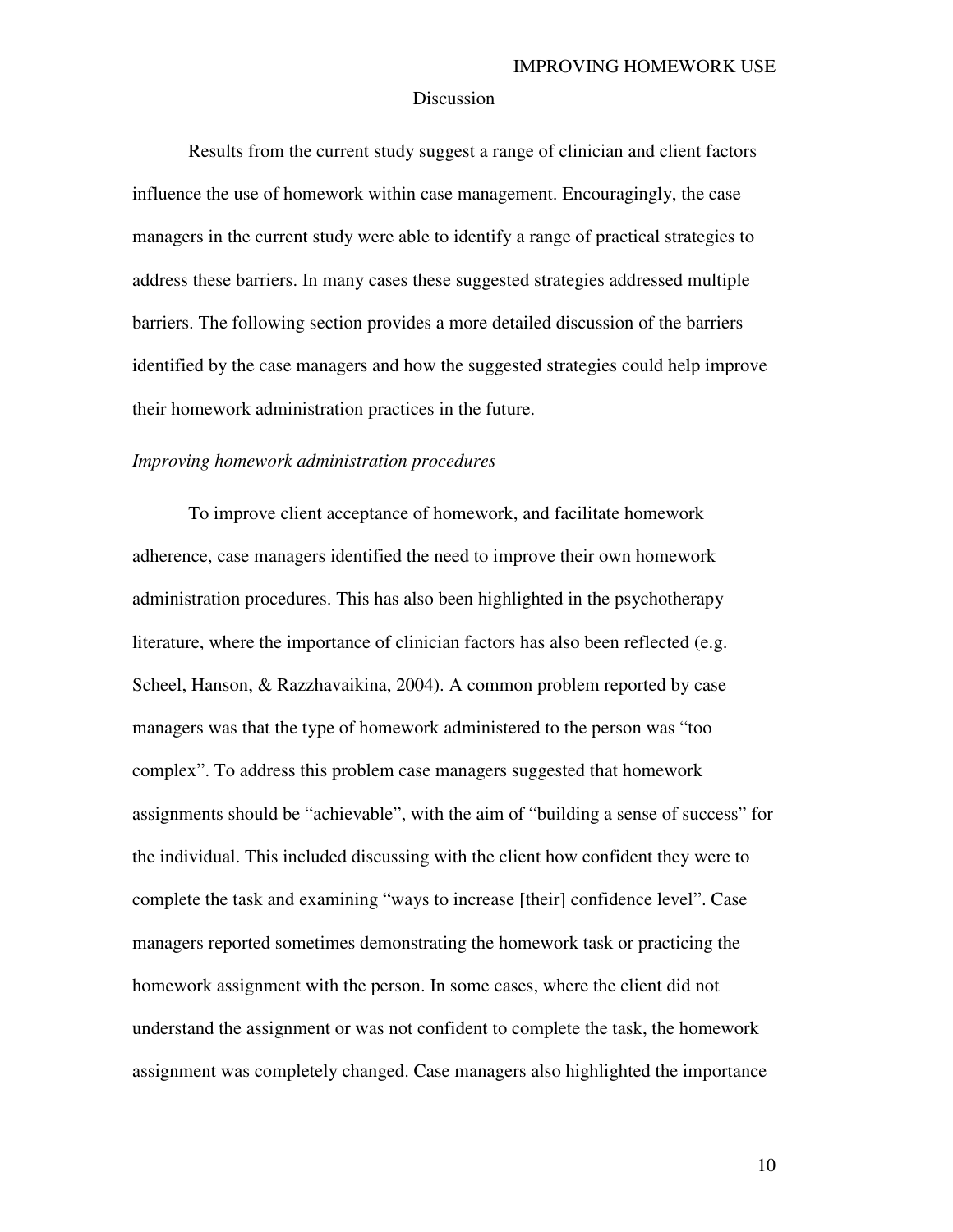of reviewing the homework assignment at the following session. This might involve exploring why the person was "resistant", or identifying "barriers" encountered when completing the assigned task. Where homework wasn't completed successfully at the first administration, case managers reported modifying the homework to ensure easier completion. This included "breaking down" the homework assignments into smaller tasks, simplifying the task or providing clearer instructions regarding the homework (e.g. "changing the language" used on the homework forms).

#### *Prioritizing the use of homework*

The most commonly reported reason for not using homework was that the case manager did not allow a sufficient amount of time in session, or reported simply "forgetting" to administer the homework. To address this barrier case managers identified a range of behavioural strategies. This involved ensuring that the Homework Assignment Pad was taken to each appointment, using their diary to remind them to administer homework and ensuring that an adequate amount of time was set aside to assign the task. Whilst these suggestions are very practical in nature, it is likely that they do not sufficiently address attitudinal barriers that reduce case managers use of homework (see Kelly, et al., 2007). Mindful of their own negative biases, several case managers reported the need to become more aware of their own internal "frustration", suggesting the need challenge their negative attitudes by "telling myself to give it a go". As noted by one case manager "if I make it important, the client may follow suit". Although not suggested by the case managers, clinical supervision would seem a very useful forum for clinicians to reflect on their attitudes and experiences with using homework (Haarhoff & Kazantzis, 2007).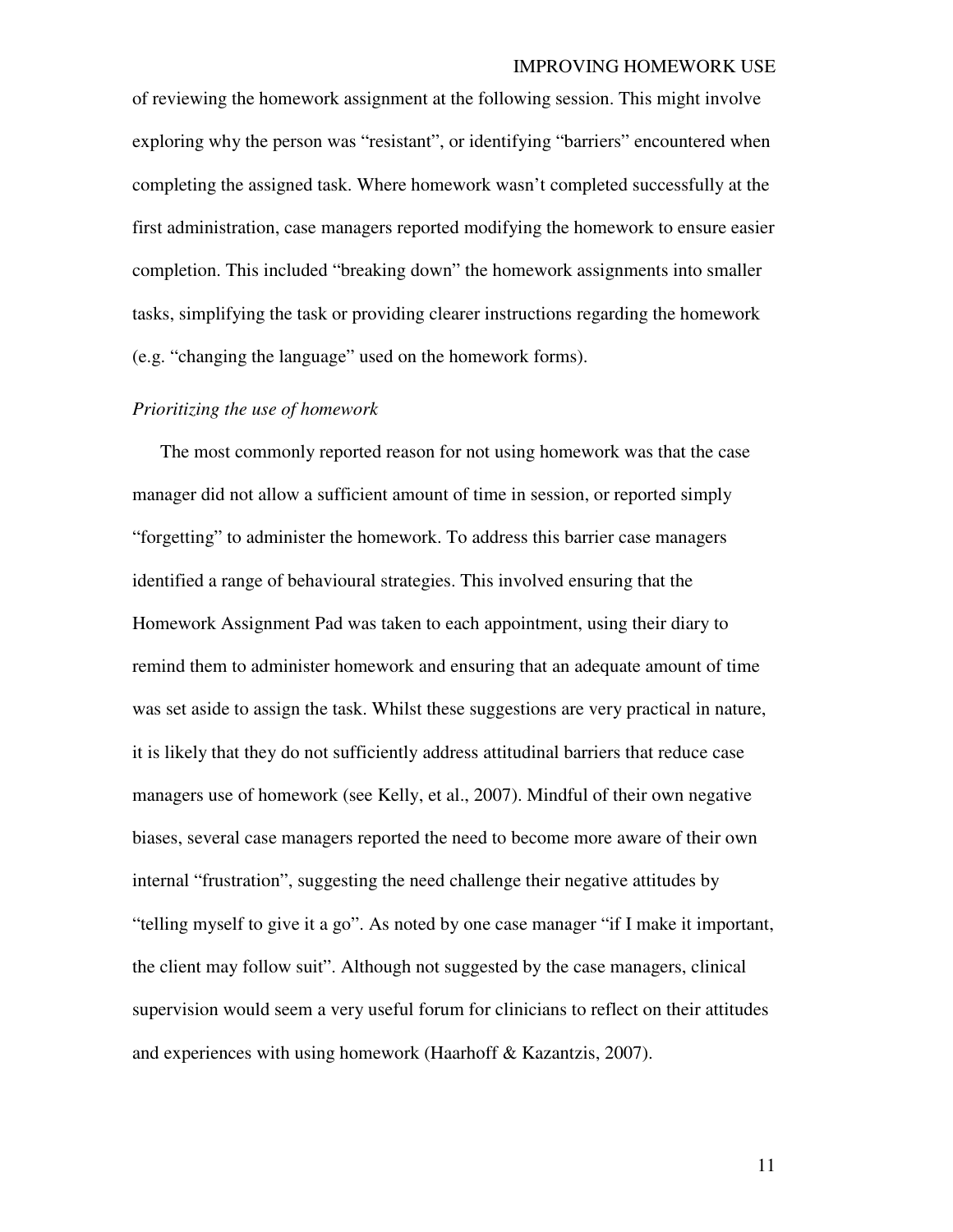#### *Personalising the homework and offering encouragement*

To improve the acceptance of homework by clients, case managers were very mindful of developing homework assignments, in collaboration with the client, that were specific to that individual person. This involved linking the homework assignments to the individual's own recovery goals or personal areas of need. They also suggested that a rational should be clearly highlighted to the client regarding "why homework is important" and focusing on the "positive aspects" of the particular assignment for that individual. Additionally, it was suggested that homework should be interesting and meaningful for the person. For example, one case manager reported that homework should be "personal and rewarding"; with another suggesting it should be "exciting and worthwhile". Case managers reported that by providing "ongoing encouragement" and "positive reinforcement" client motivation was enhanced. This involved "recognising even small achievements".

### *Reducing the amount of homework*

A recommendation made by case managers was to reduce the amount of homework that was administered to individuals. This would appear to be a useful strategy for those case managers who may have overwhelmed their clients with too many homework assignments as was described by one case manager. It is likely, in these cases that homework would start to lose some of its meaning and importance to the individual client. However, on average, only 9 homework assignments were administered to each individual during the study. This suggests that concerns regarding administering "too many assignments" were limited to a few case managers.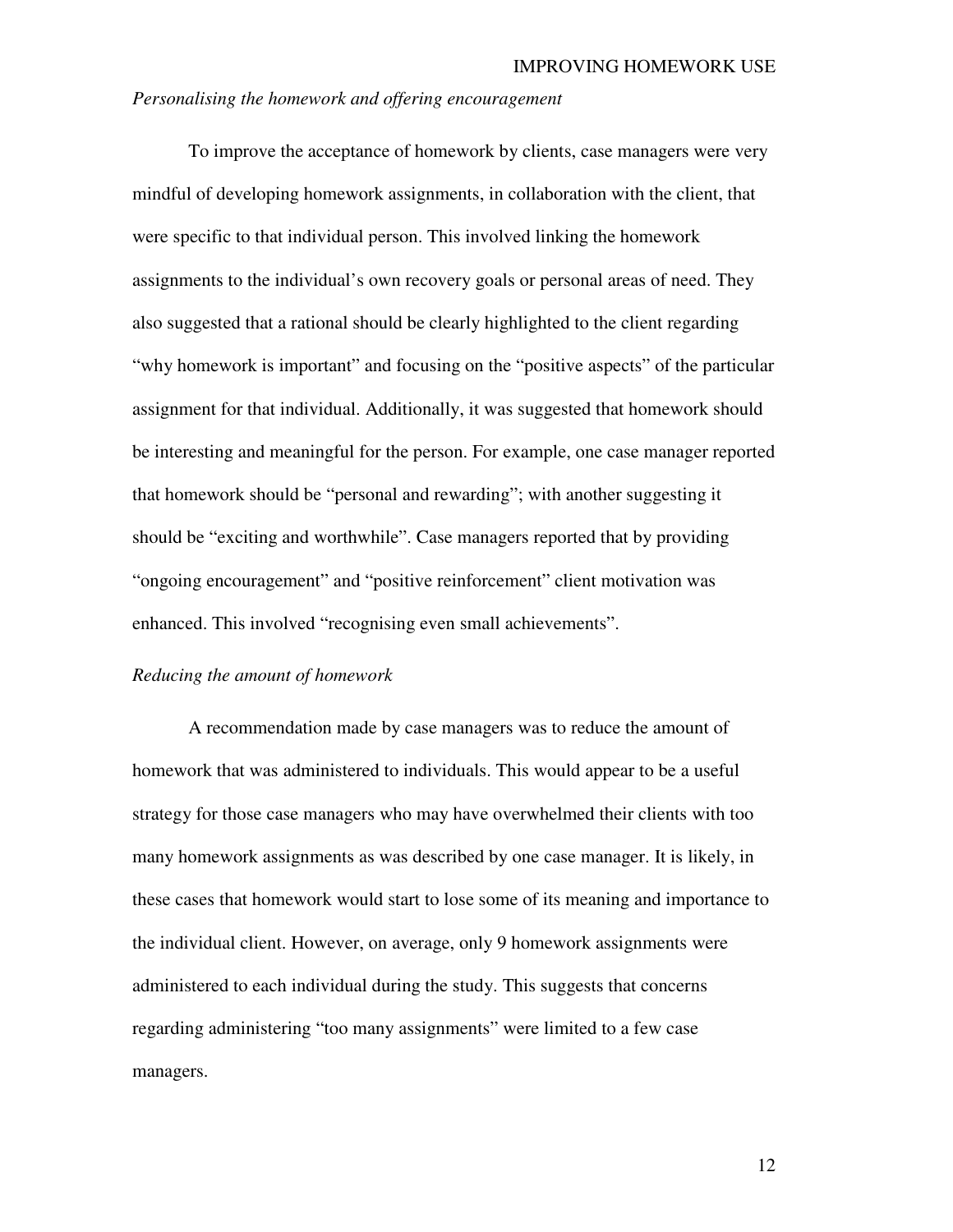There was another group of case managers who reported that they would reduce the amount of homework used when they felt the client was "too unwell" to complete homework. Anecdotally, this was certainly reported to researchers throughout the duration of the study. During these periods homework was often put on hold, where the case manager would wait, until the client or case manager, felt that the client was "well enough". In many cases homework was not recommenced at all with these clients. Presumably, case managers were of the belief that homework would not be completed when the person was "unwell", or that the use of homework would exacerbate the persons symptoms. Clearly the content of therapeutic appointments is an important decision that requires considerable judgement on behalf of the case manager. As highlighted by Rector (2007), it is important that clinicians are "flexible, never pressuring, around homework assignments" (p. 307). However, it is very likely that using personalised homework assignments that specifically addressed the needs of the individual would actually promote client improvement. For example, negative symptoms associated with schizophrenia (e.g. limited motivation, withdrawal, distractibility) are often cited as barriers towards the use of homework (Glaser, et al., 2000). Yet behavioural activation, an approach that relies heavily on the use of homework, has been demonstrated to directly improve these negative symptoms (see Rector, 2007 for a discussion). It is likely that continuing the use of homework, where the tasks are tailored specifically for the individual client, will result in greater therapeutic gains for the individual.

### *Clinician confidence*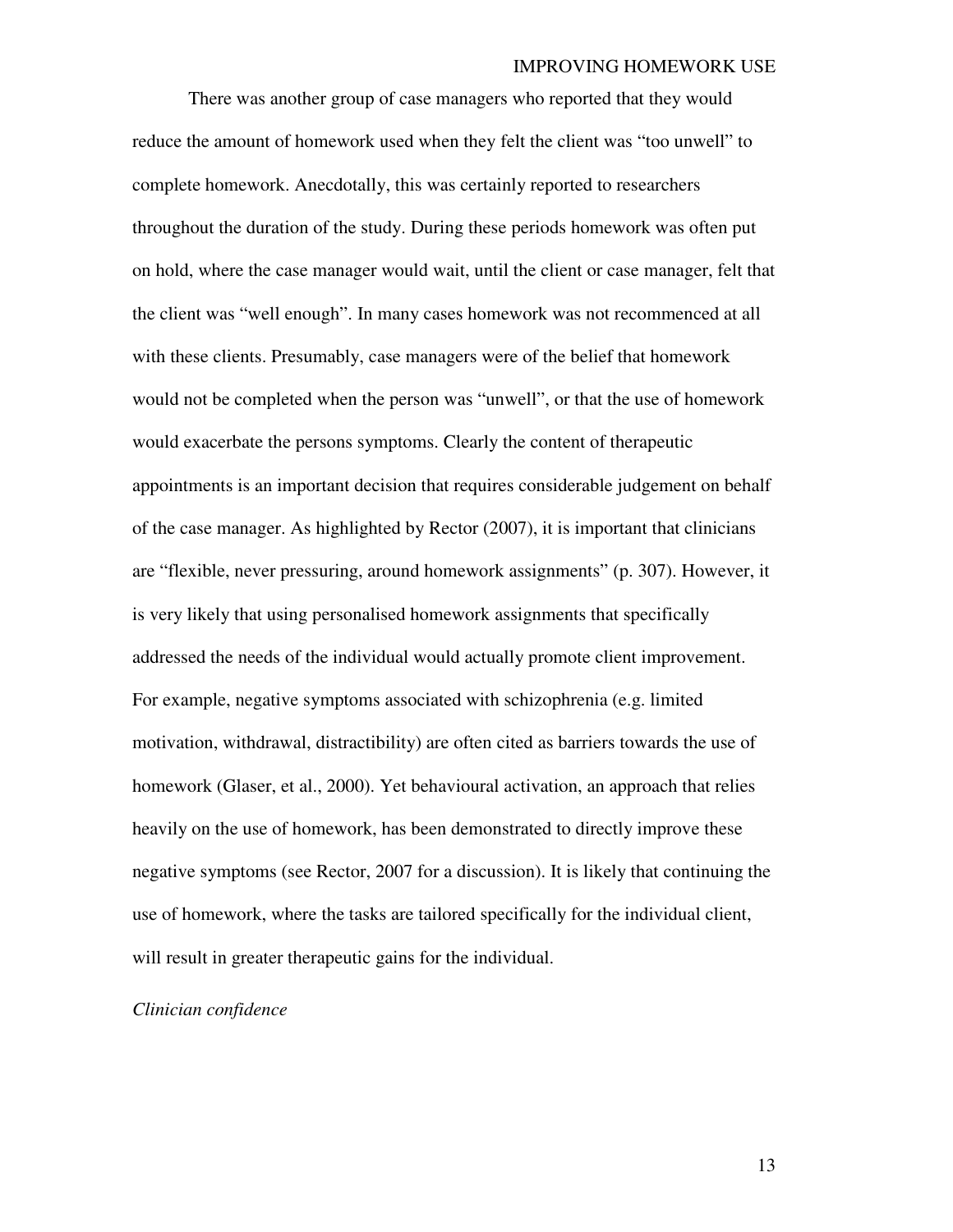Many of the barriers identified by the participants tended to focus on client related barriers. However, a number of these could also be construed as a barriers associated with clinician skills and confidence. Although concerns about skills and confidence were raised as potential barriers, they may have been more prevalent if managing client difficulties were interpreted as an issue of clinician. For example, concerns about clients; "reluctance', "motivation", "memory" or "comprehension" could all be addressed by skilful implementation of some of the training provided. However, while the "mechanics" of the training was highly structured and supported by homework forms to make the steps very explicit, many of the additional skills taught as part of homework implementation may have been more complex, implicit and potentially more difficult. The training structure involved workshop delivery, but a recent review of 19 studies that assessed the effectiveness of workshops as the sole training technique, concluded that these formats, "do little to change behaviour" (Herschell, Kolko, Baumann, & Davis, 2010, p. 457). Our prior findings indicate that in only 53% of all client cases did we find any evidence that the homework protocols had been used in the prior 12 months (Kelly & Deane, 2009). Thus, if clinician confidence and skill in homework administration were significant barriers, this was likely to be at least partly due to our flawed training format.

#### *Limitations and future directions*

Results from the current study were based on clinician's thinking about a client they had been working with that was involved in the CRM study. It is possible that the case managers selected a person with whom they had regularly been administering homework. As a result, the frequency of homework administration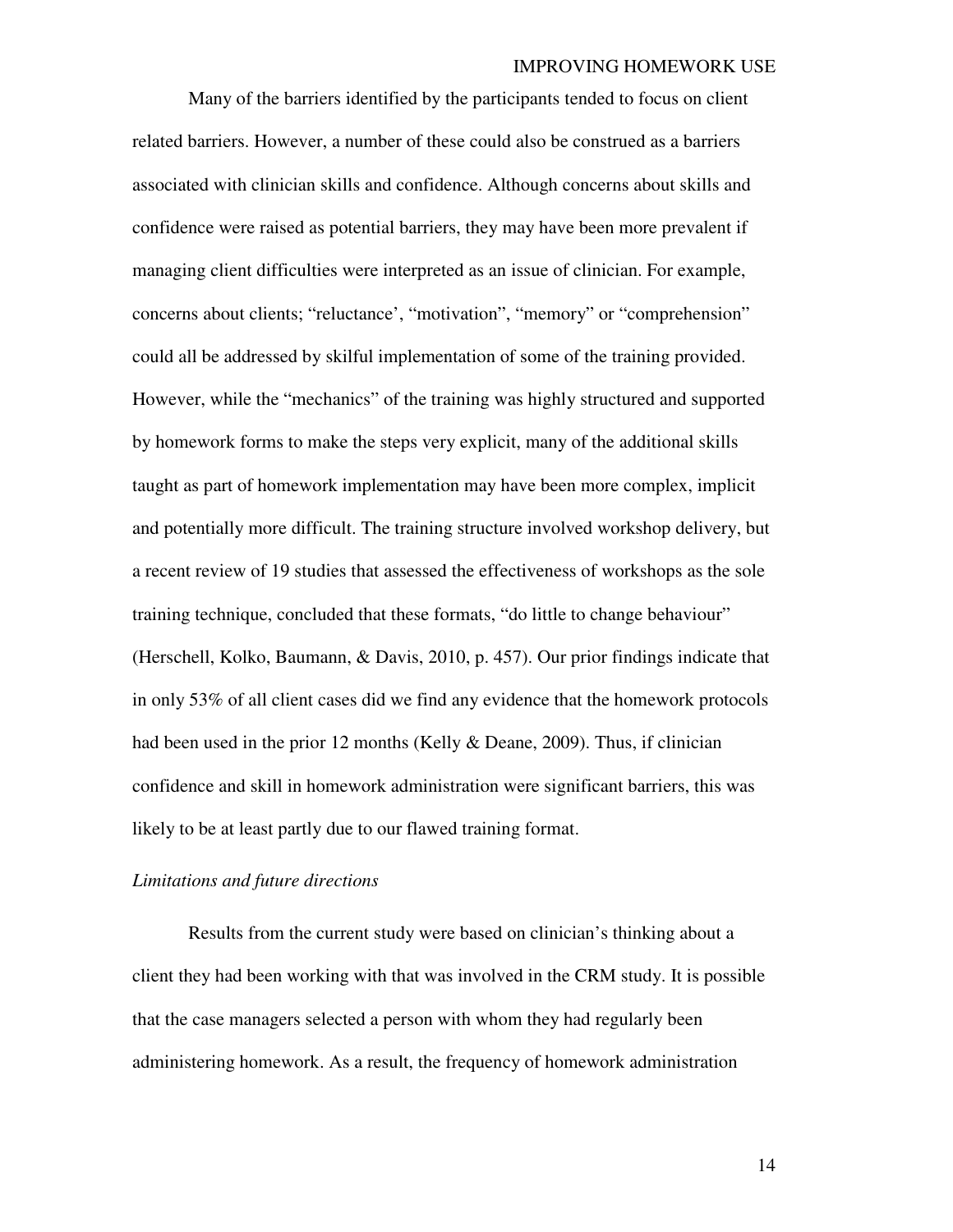could be an overestimation of the actual use of homework. It is very encouraging that clinicians in the current study were able to identify a range of strategies that they have used to improve the use of homework. The fact still remains that this group of case managers are the same group who used homework infrequently in practice (see Kelly & Deane, 2009). Further, most of the suggested strategies for improving homework implementation were previously outlined in the original training program. It is likely that it takes time and multiple attempts at trying to implement homework before barriers and suggested solutions become clear to clinicians. Whilst case managers have reported a few strategies that they use to address barriers, a broader range of approaches may be required. It is likely that the amount of training case mangers received in the original study (i.e. 2-hours) was not enough to promote the regular use of homework. Training should incorporate more challenging role-plays where barriers such as "resistance" or low motivation are encountered. Further, to this there is a need to improve our training program to include elements following the initial workshop, such as observation, feedback, supervision, or coaching. These elements in training have been found to improve adoption of innovations, retention of proficiency and improved client outcomes compared to workshops alone (Herschell et al, 2010). The content of such supplements to training should focus on those barriers identified by case managers. This needs to focus on the application of knowledge from the original workshops. Specific examples would include; how to use motivational enhancement strategies to address concerns about client motivation as a barrier to homework utilisation; how to use skills and strategies for better connecting goals with homework tasks to achieve these goals (e.g., use of pictorial representations, use of metaphor); and how to help clients to break down tasks into smaller more manageable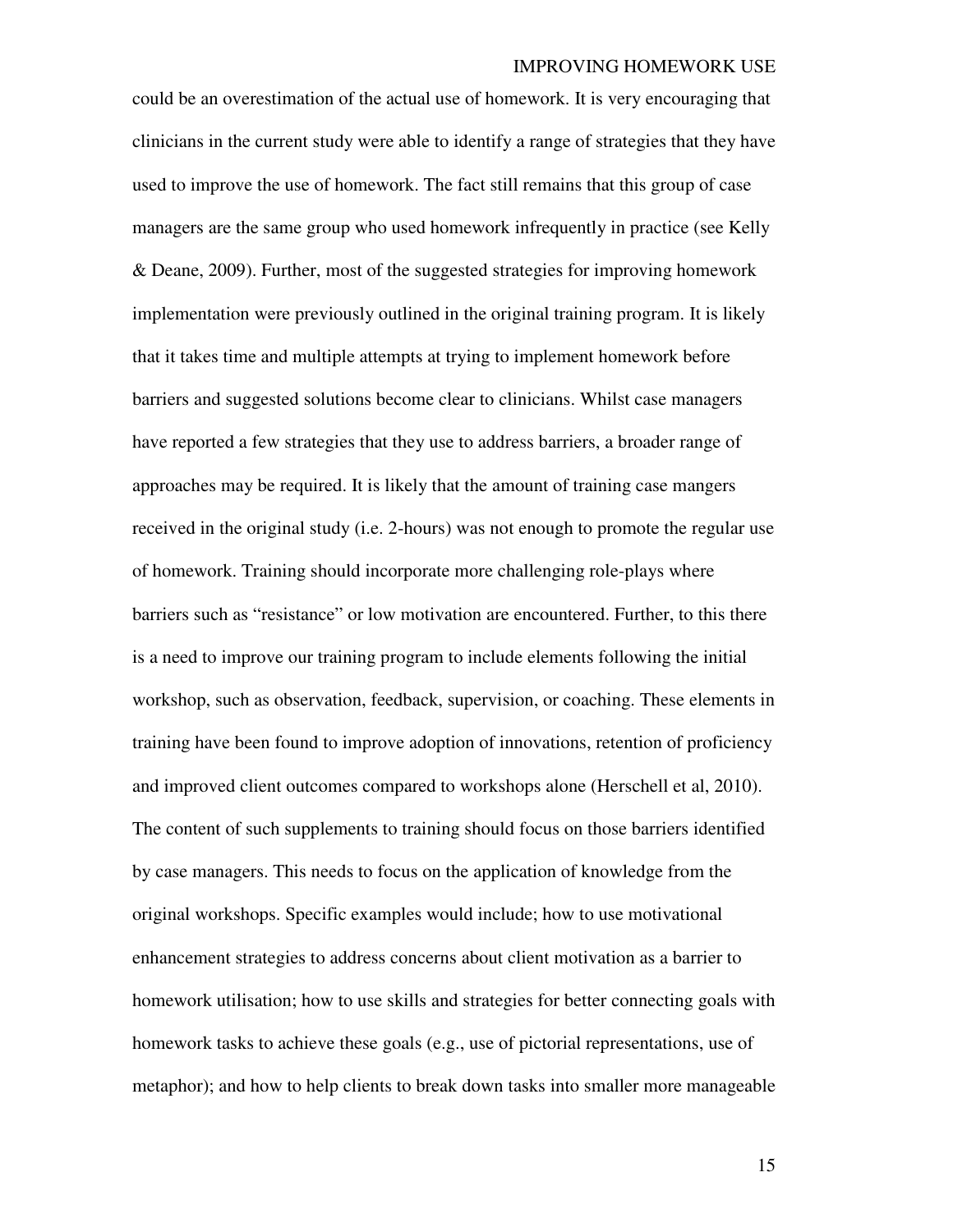steps (e.g., role play, "walking through" a behaviour, observation). In the future, it would be particularly important to examine if supervision or ongoing coaching encourages and supports the use of homework results in case managers using homework more regularly.

Some barriers such as "insufficient time" to implement homework may require skills related to time management, particularly within the therapeutic contact time allowable. It may also be necessary to obtain greater organisational support to allow sufficient time in those services where there are higher caseloads or other work demands. Although a lack of organisational support was not explicitly mentioned as a barrier, it is possible that more support by way of increased time, treatment team reviews of homework related activities and continuing supervision may serve to improve rates of implementation. The effects of such organisational support structures and systems should also be evaluated in the future.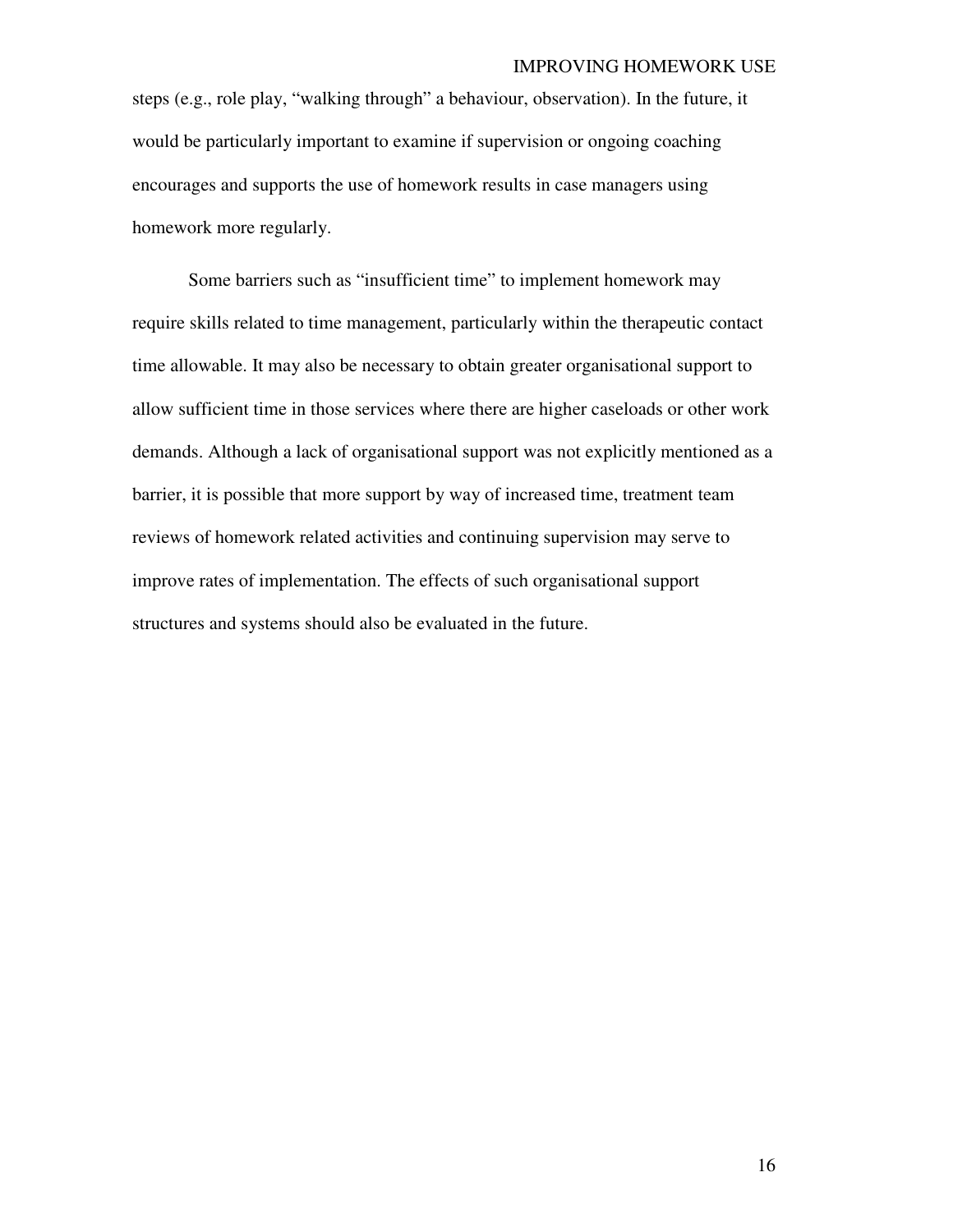#### References

- Cohen, J. (1960). A coefficient of agreement for nominal scales. *Educational and Psychological Measurement, 20*, 37-46.
- Dunn, H., Morrison, A. P., & Bentall, R. P. (2002). Patients' experiences of homework tasks in cognitive behavioural therapy for psychosis: A qualitative analysis. *Clinical Psychology and Psychotherapy, 9*, 361-369.
- Fleiss, J. L. (1981). *Statistical Methods for Rates and Proportions, 2nd ed.* New York: John Wiley & Sons.
- Glaser, N., Kazantzis, N., Deane, F., & Oades, L. (2000). Critical issues in using homework assignments within cognitive-behavioral therapy for schizophrenia. *Journal of Rational-Emotive & Cognitive-Behavior Therapy, 18*, 247-261.
- Haarhoff, B., & Kazantzis, N. (2007). How to supervise the use of homework in cogntive behavior therapy: The role of trainee therapist beliefs. *Cognitive and Behavioral Practice, 14*, 325-332.
- Kazantzis, N., Deane, F., & Ronan, K. R. (2000). Homework assignments in cognitive behavioral therapy: A Meta-Analysis. *Clinical Psychology: Science and Practice 7*, 189-202.
- Kelly, P., Deane, F. P., Kazantzis, N., Crowe, T. P., & Oades, L. (2006). Use of homework by mental health case managers in the rehabilitation of persistent and recurring psychiatric disability. *Journal of Mental Health, 15*, 95-101.
- Kelly, P. J. (2007). *Does Homework Improve Outcomes for Individuals Diagnosed with Severe Mental Illness?* , University of Wollongong, Wollongong, Australia.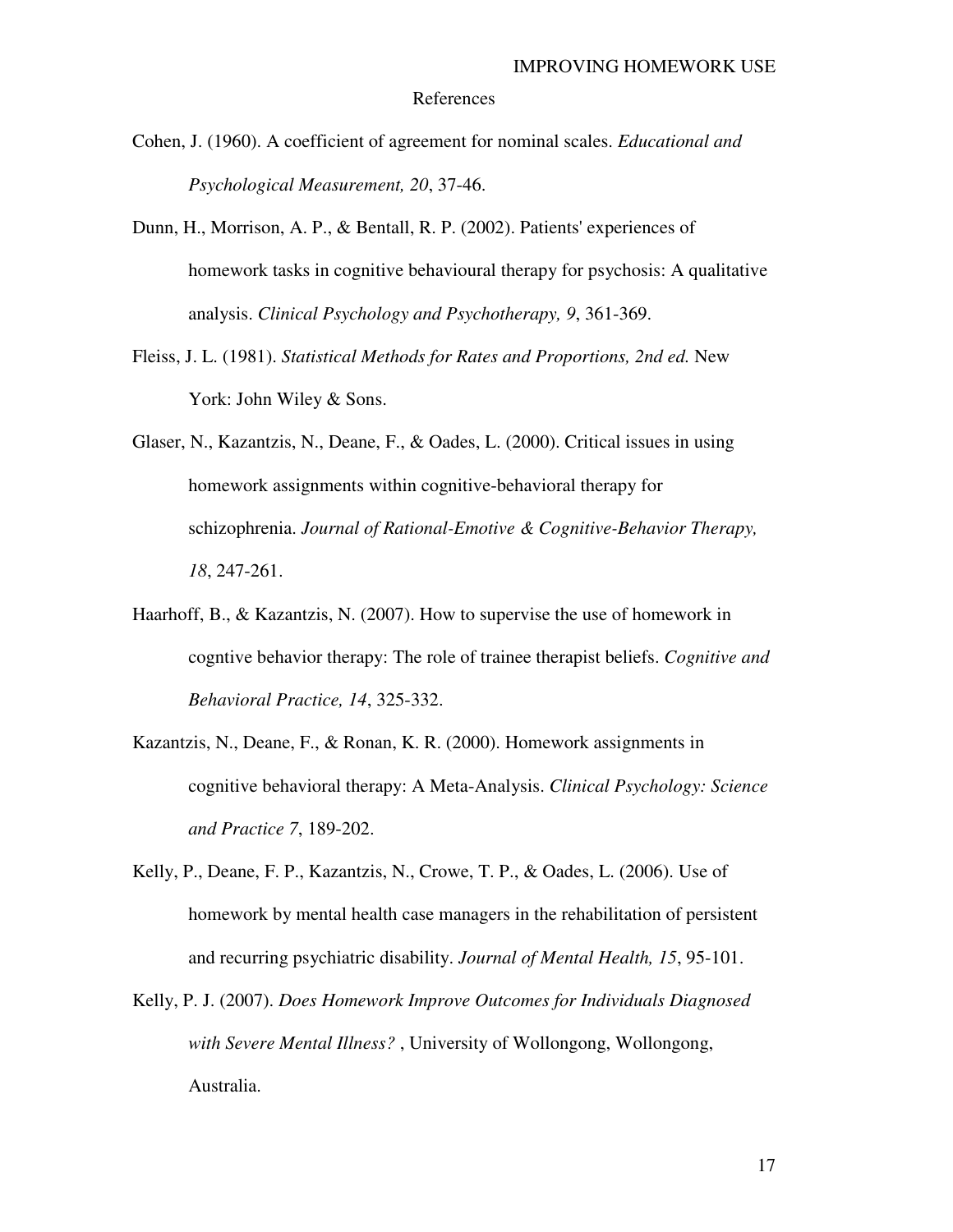- Kelly, P. J., & Deane, F. P. (2009). The relationship between therapeutic homework and clinical outcomes for individuals with severe mental illness. *Australian and New Zealand Journal of Psychiatry, 43*, 968-975.
- Kelly, P. J., Deane, F. P., Kazantzis, N., & Crowe, T. P. (2007). Case Managers' Attitudes Toward the Use of Homework for People Diagnosed with a Persistent and Recurring Psychiatric Disability. *Rehabilitation Counseling Bulletin, 51*, 34-43.
- Kessler, R. C., Andrews, G., Colpe, L. J., Hiripi, E., Mroczek, D. K., Normand, S. L. T., et al. (2002). Short screening scales to monitor population prevalences and trends in non-specific psychological distress. *Psychological Medicine, 32*, 959-976.
- McLeod, H. J., & Nelson, H. (2005). Delusions and Hallucinations. In N. Kazantzis, F. P. Deane, K. R. Ronan & L. L'Abate (Eds.), *Using homework assignments in cognitive behavior therapy* (pp. 283-305). New York: Routledge.
- Oades, L., Deane, F., Crowe, T., Lambert, W. G., Kavanagh, D., & Lloyd, C. (2005). Collaborative recovery: an integrative model for working with individuals who experience chronic and recurring mental illness. *Australasian Psychiatry, 13*, 279-284.
- Rector, N. A. (2007). Homework use in cogntive therapy for psychosis: A case formulation approach. *Cognitive and Behavioral Practice, 14*, 303-316.
- Scheel, M. J., Hanson, W. E., & Razzhavaikina, T. I. (2004). The Process of Recommending Homework in Psychotherapy: A Review of Therapist Delivery Methods, Client Acceptability, and Factors That Affect Compliance. *Psychotherapy: Theory, Research, Practice, Training, 41*, 38-55.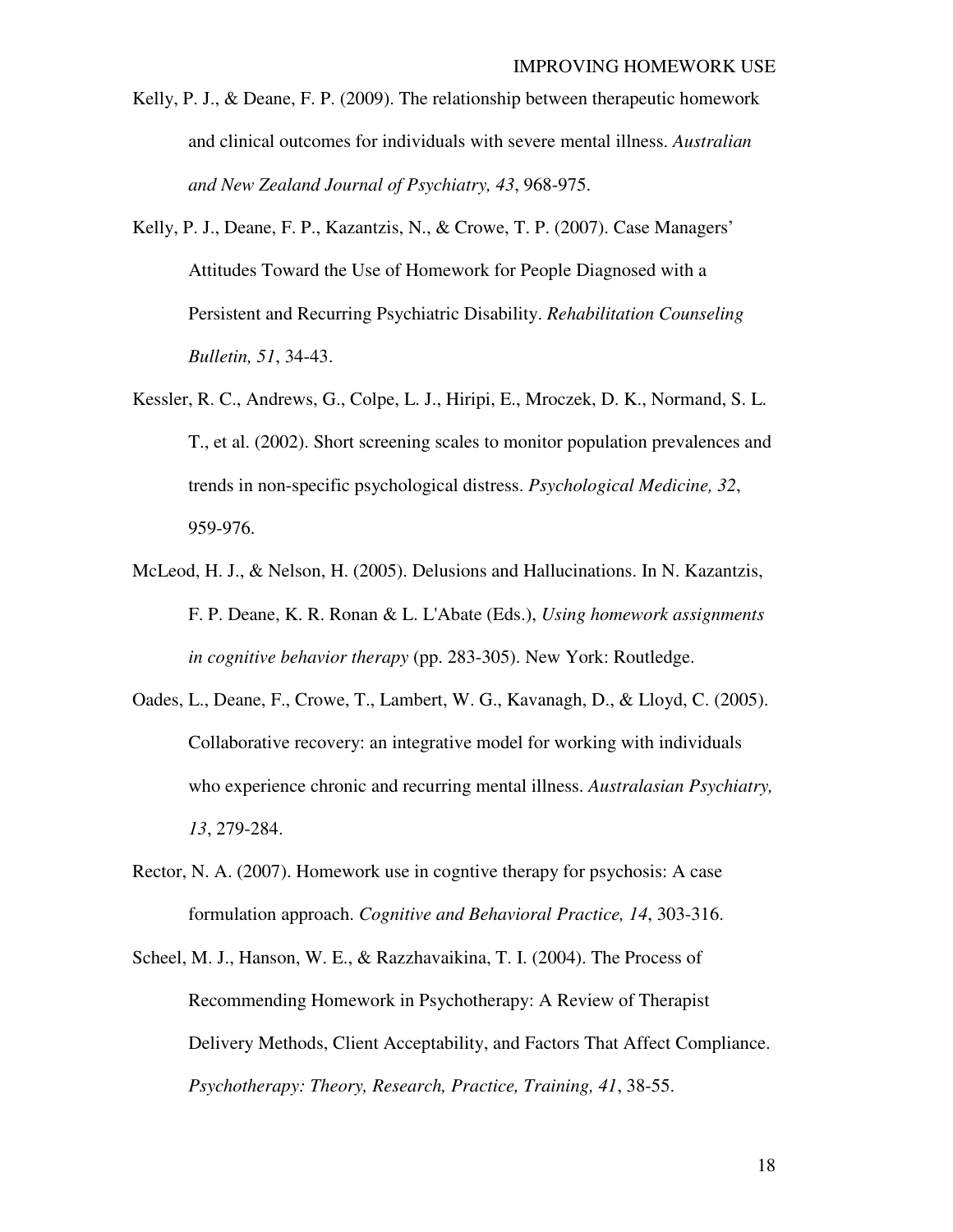Wing, J. K., Lelliott, P., & Beevor, A. S. (2000). HoNOS update. *British Journal of* 

*Psychiatry, 176*, 392-395.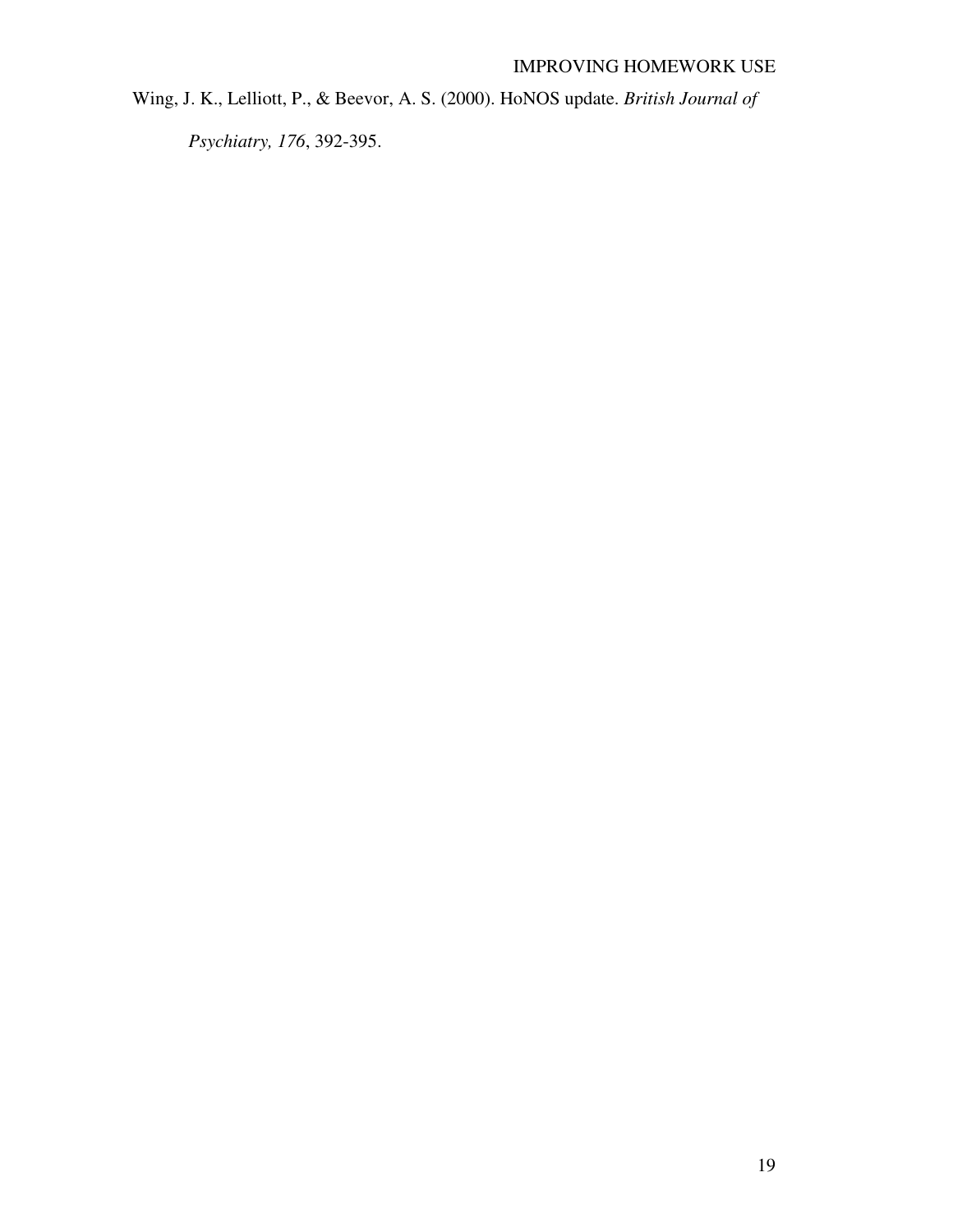# Table 1

# Frequency of reported barriers to using homework

| Description |                         |        |           |             | Clinician Example                                                           |  |
|-------------|-------------------------|--------|-----------|-------------|-----------------------------------------------------------------------------|--|
|             |                         | Client | Clinician | Total       |                                                                             |  |
| 1.          | Difficulties allocating | 12     | 67        | 79 (26%)    | Client: "not enough time"                                                   |  |
|             | time or forgetting to   |        |           |             | Clinician: "busy with clients other issues", "forgetting to administer      |  |
|             | administer homework     |        |           |             | homework".                                                                  |  |
| 2.          | Client resistance to    | 55     | $\tau$    | 62 $(20\%)$ | Client: "client dislikes paperwork", "didn't like the idea of homework",    |  |
|             | using homework          |        |           |             | Clinician: "poor motivational interviewing".                                |  |
| 3.          | Client was too unwell   | 52     | 9         | 61 $(20\%)$ | Client: "too many other factors present in her life at present", "crisis    |  |
|             |                         |        |           |             | happening".                                                                 |  |
|             |                         |        |           |             | Clinician: "not wanting to push", "I decided the client wasn't in the right |  |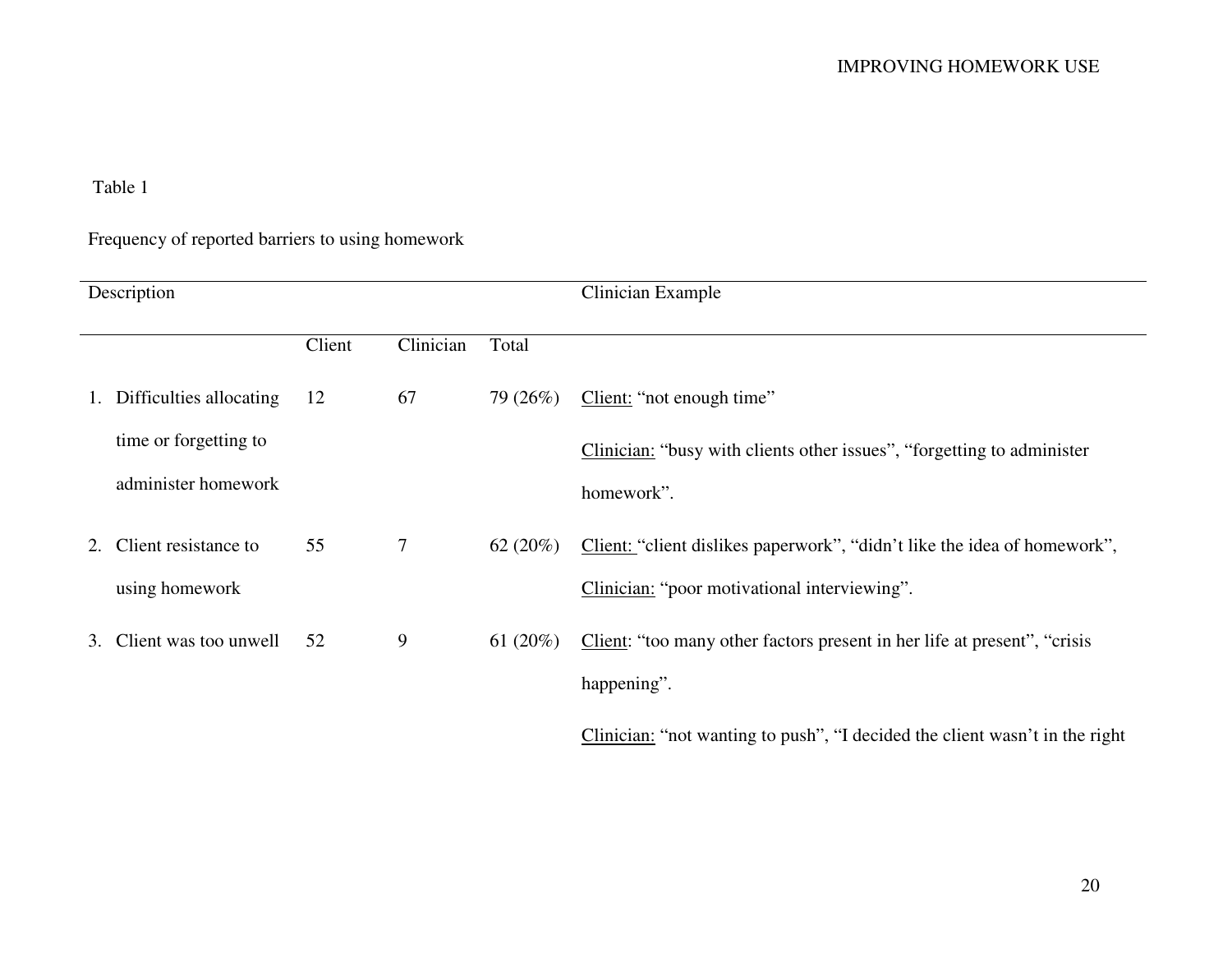# frame of mind".

| 4. Client history of poor   | 19 | 5              | 24(8%) | Client: "not motivated to complete tasks at home", "client forgets".   |
|-----------------------------|----|----------------|--------|------------------------------------------------------------------------|
| completion                  |    |                |        | Clinician: "I set too many tasks the homework lost meaning".           |
| 5. The client has           | 17 | 5              | 22(7%) | Client: "client unable to focus".                                      |
| difficulties                |    |                |        | Clinician: "helping the client understand what was being asked", "poor |
| understanding               |    |                |        | decreased cognitive functioning".                                      |
| 6. Difficulties generating  | 9  | 11             | 20(7%) | Client: "ability to identify a meaningful task".                       |
| appropriate homework        |    |                |        | Clinician: "I could not see where tasks would fit goals".              |
| 7. Case managers            | 12 | $\overline{0}$ | 12(4%) | Clinician: "Unsure how to manage delusions as barriers", "my           |
| confidence                  |    |                |        | confidence".                                                           |
| 8. Concerns of fracturing 5 |    | $\mathbf{1}$   | 6(2%)  | Client: "too agreeable".                                               |
| the Relationship            |    |                |        | Clinician: "Risk losing rapport", "didn't want to lose trust".         |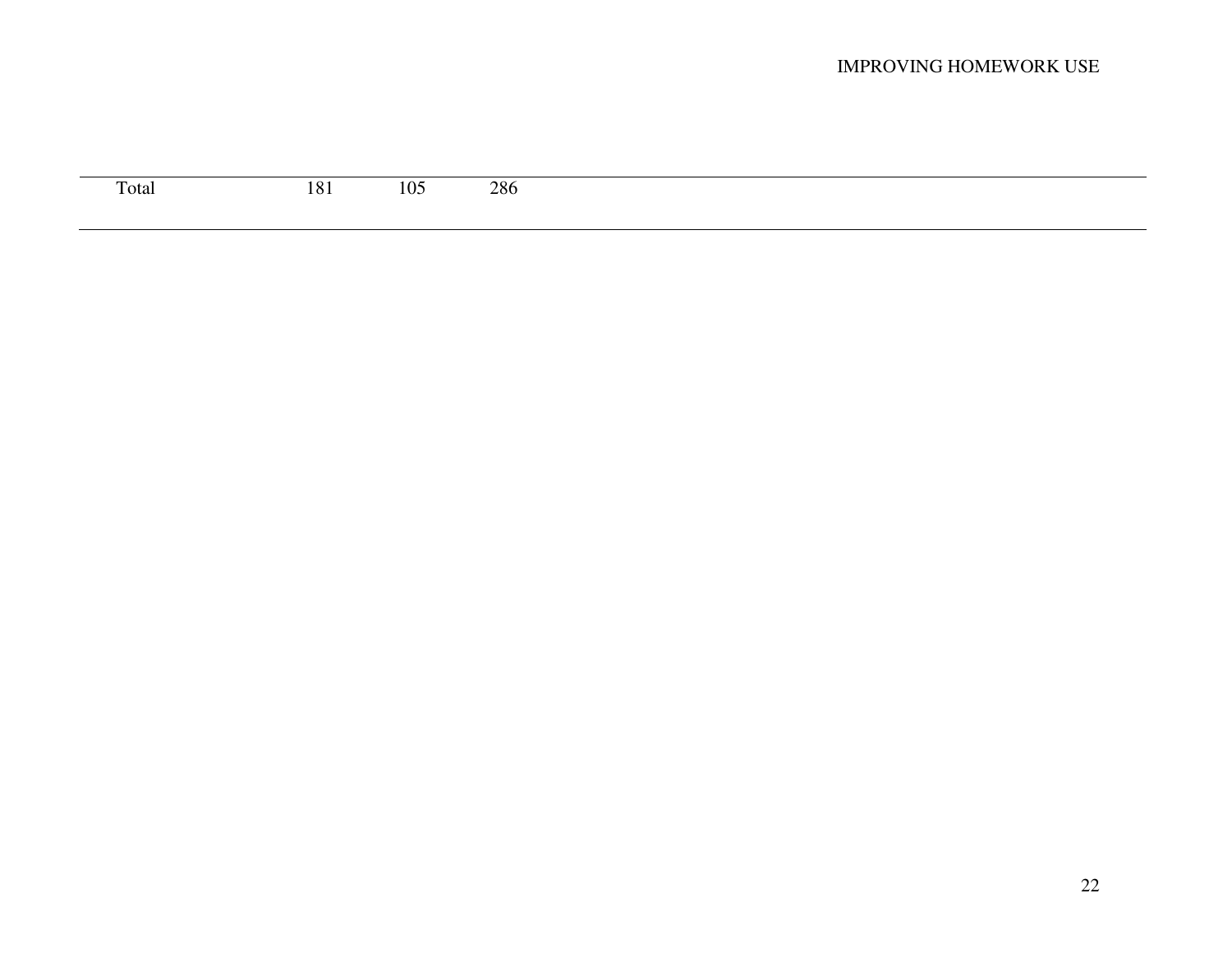# Table 2

# Frequency of suggested strategies to overcome barriers

| Description |                                     | Client | Clinician | Total    | Example                                                          |
|-------------|-------------------------------------|--------|-----------|----------|------------------------------------------------------------------|
|             |                                     |        |           |          |                                                                  |
| 1.          | Improving homework                  | 60     | 73        | 93 (43%) | Client: "concentrated on increasing attainability", "doing       |
|             | administration                      |        |           |          | prescribed activity together".                                   |
|             |                                     |        |           |          | Clinician: "Breaking the homework down into simpler tasks".      |
| 2.          | Prioritising the use of homework 14 |        | 44        | 58 (27%) | Client: "making a set time to do homework".                      |
|             |                                     |        |           |          | Clinician: "diarising a time to discuss/plan homework", "telling |
|             |                                     |        |           |          | myself to give it a go".                                         |
| 3.          | Personalising the homework and      | 27     | 22        | 49 (22%) | Client: "Making goals more personal or rewarding for the         |
|             | offering encouragement              |        |           |          | client"                                                          |
|             |                                     |        |           |          | Clinician: "lots of positive encouragement".                     |